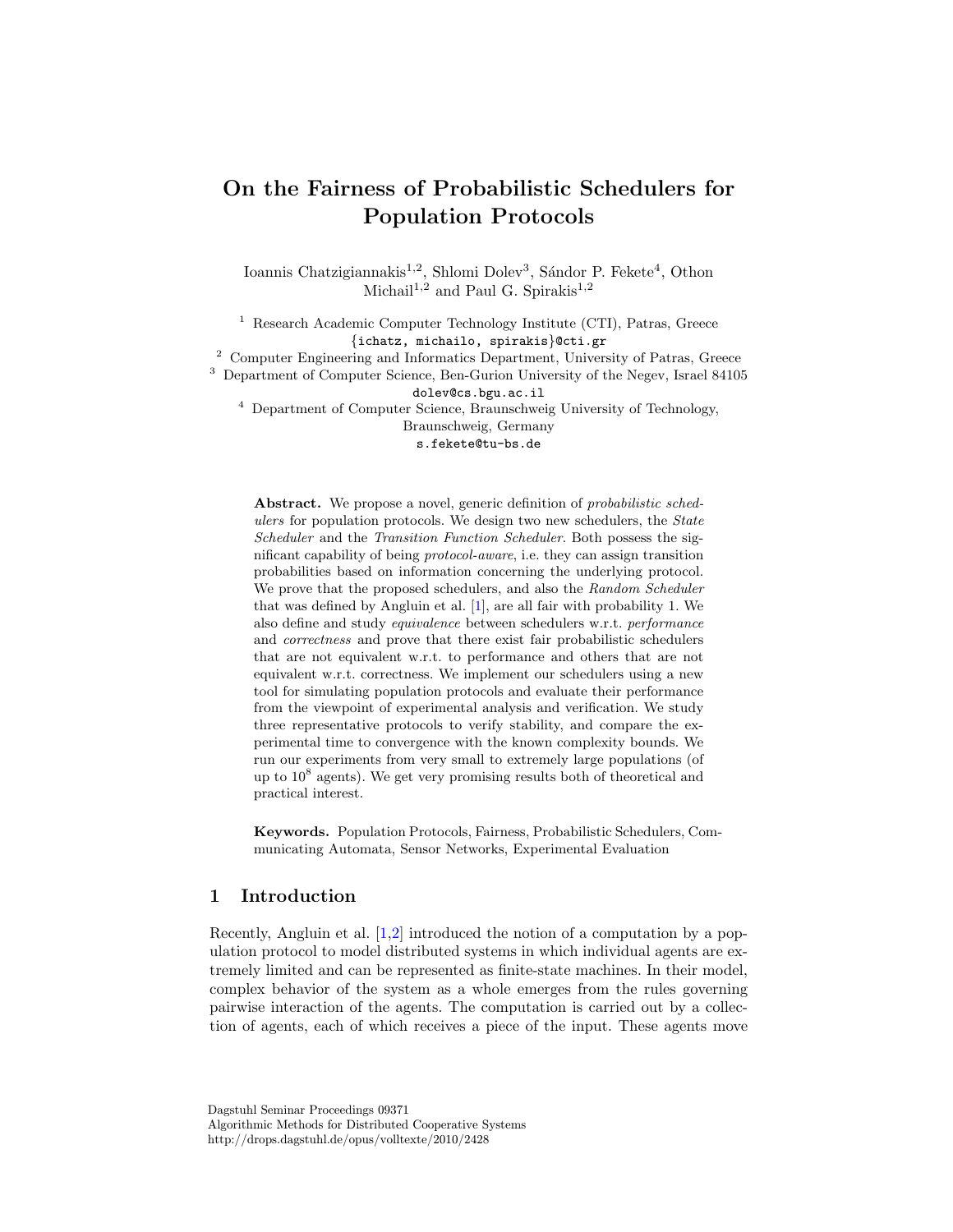around and information can be exchanged between two agents whenever they come into contact with (or sufficiently close to) each other. The goal is to ensure that every agent can eventually output the value that is to be computed.

An execution of a protocol proceeds from the initial configuration by interactions between pairs of agents. In a real distributed execution, interactions could take place simultaneously, but when writing down an execution simultaneous interactions can be ordered arbitrarily. Angluin et al. think of the order in which pairs of agents come into contact and interact as being chosen by an adversary. From a particular system state, the adversary decides which of the possible different interactions will be selected; essentially it decides the computation sequence (i.e. schedule of interactions). So, the designer's goals is to make protocols work correctly under any schedule the adversary may choose.

In such models there may exist diverging (infinite) schedules of interactions such that during their execution some event becomes possible infinitely often but it has not an infinite number of occurences. If the adversary selects such a sequence, it will lead the system to unfair situations, where although an event is realizable infinitely often, it never occurs because conflicts are resolved in a non equitable manner. To deal with these issues, a fairness restriction is imposed on the adversarial scheduler: the scheduler is not allowed to avoid a possible step forever. The fairness constraint allows the scheduler to behave arbitrarily for an arbitrarily long period of time, but does require that it behave nicely eventually. Therefore correctness is a property that can be satisfied eventually.

Fairness relative to a set of state is important since most of the "interesting" system properties express reachability relations of some set of states [\[3\]](#page-21-2). In other words, fairness becomes crucial when a property is to be proven in formal systems based on non-deterministic models. In this work we try to apprehend the concept of fairness in the basic population protocols model. To do so, we focus on the class of *probabilistic schedulers* proposed in  $[1,2]$  $[1,2]$ , in which the scheduler selects randomly the next pair to interact. We define two new adversaries that are bound by the fairness constraint of [\[1\]](#page-21-0). The "reasonable" scheduling policies that they introduce lead to significantly different performance characterizations for some protocols well studied in the relevant literature. We show that the current notion of fairness gives rise to many difficulaties in studying not only to performance but also protocol correctness.

Although in the area initiated by the proposal of the population protocol model there exists already a large amount of work, this work has almost excluded experimental evaluation through simulations, testbed development and testing in real sensor populations. Mainly, the foundational approach has been followed, but as the gap between theoretical results and their practical verification grows we believe that now is the right time for approaches that deal with the latter. Moreover, any progress in the development of tools specialized on experimental evaluation of protocols could provide a powerful alternative option in cases where analysis fails or turns out to be extremely hard. To expermental study the fairness property of our schedulers, we've developed a specialized simulation tool, dedicated for the simulation of population protocols. Following  $[4]$ ,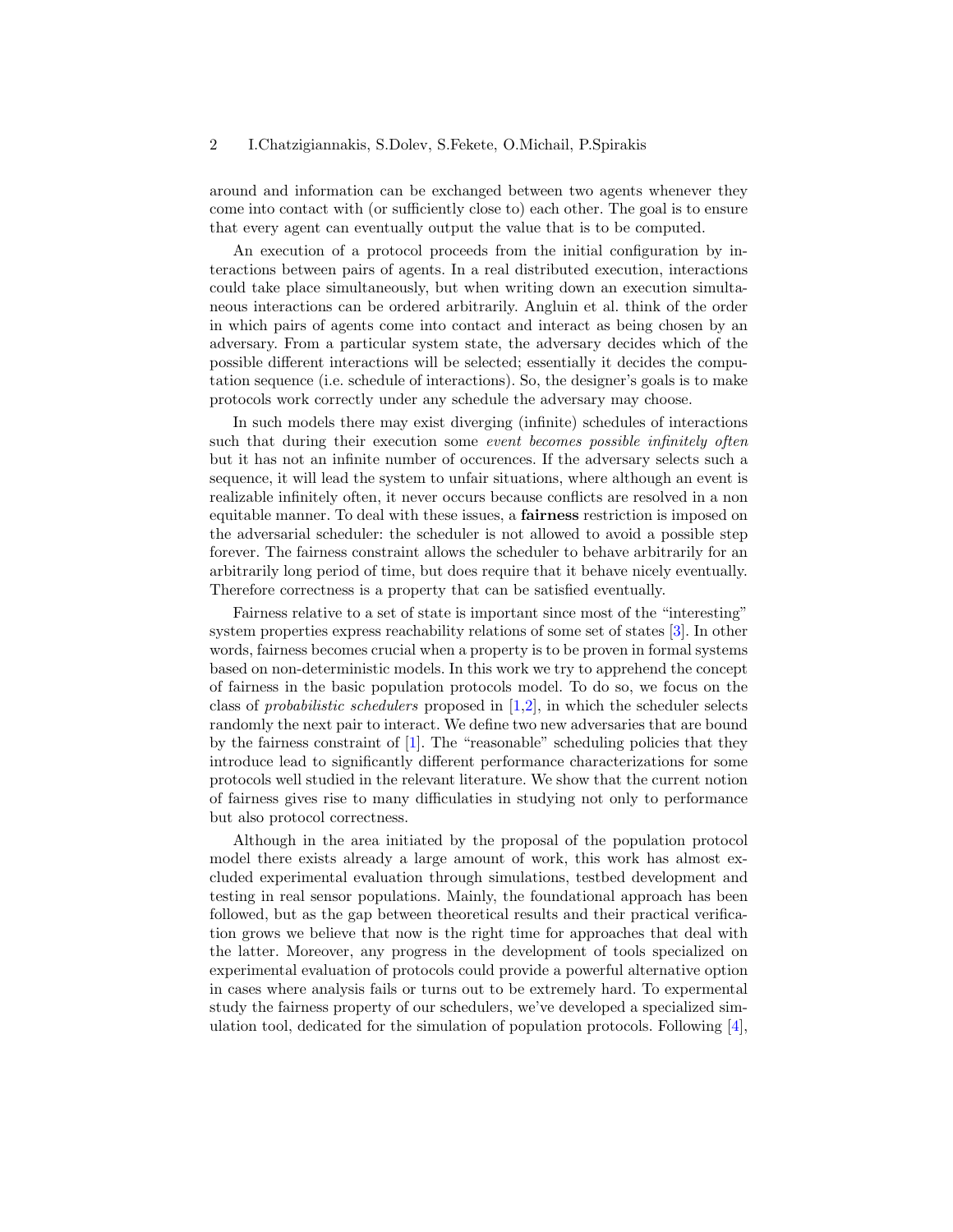we replace low-level effects with abstract and exchangeable models. This fact, together with the use of data structures that support efficient lookup and updates in constant time, allows us to simulate for the first time extremely large populations (i.e. of up to  $10^8$  agents) in a reasonable time.

We choose three characteristic protocols appearing in the relevant literature, for which known bounds exist in the case of the random scheduler, that are of great significance in a wide range of applications; these are the  $\overline{Or}$  protocol, the Leader Election protocol, and the Majority protocol. These protocols are then tested intensively on a wide range of possible real scenarios. We compare their performance based mainly on three metrics that we define, namely, the Protocol Stability, the Approximate Stability, and the Population Dynamics. Our results indicate that no scheduler can be thought of as being universally worst/best in terms of performance. For the three protocols under consideration, our simulations validate the existing time complexity bounds in the case of the random scheduler and yield new time complexity results for the proposed schedulers (taking into account a possible amount of statistical error).

The Population Protocol (PP) model was inspired in part by work by Diamadi and Fischer [\[5\]](#page-22-1) on trust propagation in a social network. The motivation given for the model was the study of sensor networks in which passive agents were carried along by other entities. Much work has been devoted to the, now, well-known fact that the set of computable predicates of the basic (complete interaction graph) population protocol model and most of its variants is exactly equal or closely related to the set of semilinear predicates. Moreover, in [\[1,](#page-21-0)[2\]](#page-21-1), the Probabilistic Population Protocol model was proposed, in which the scheduler selects randomly and uniformly the next pair to interact. More recent work has concentrated on performance, supported by this random scheduling assumption. Additionally, several extensions of the basic model have been proposed in order to more accurately reflect the requirements of practical systems. In [\[6\]](#page-22-2), Angluin et al. studied what properties of restricted communication graphs are stably computable, gave protocols for some of them, and proposed a model extension with *stabilizing inputs*. In [\[7\]](#page-22-3) the *Mediated Population Protocol* (MPP) model was proposed that extends the population protocol model with communication links that are able to store states. The MPP model was proved to be computationally stronger than the PP model and it was observed that it is especially capable of deciding graph properties, concerning the communication graph on which the protocol runs. In [\[8\]](#page-22-4) the decidable graph properties by MPPs where studied for the first time and it was proven that connectivity cannot be decided by the new model. Unfortunatelly, the class of decidable graph languages by MPPs remains open. Finally, some works incorporated agent failures and gave to the agents slightly increased memory capacity. For an excellent introduction to the subject of population protocols see [\[9\]](#page-22-5) and for some recent advances mainly concerning mediated population protocols see [\[10\]](#page-22-6).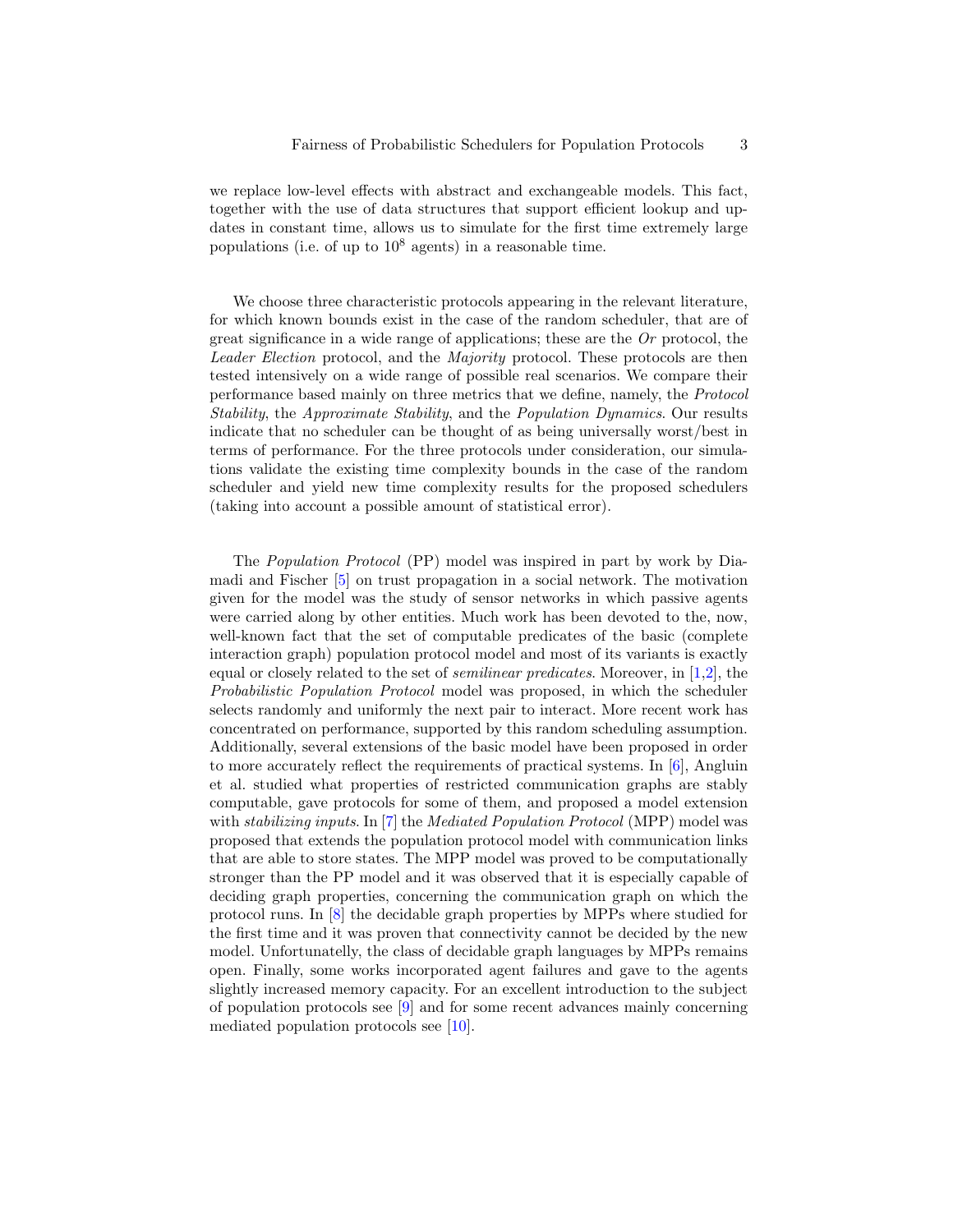## 2 Population Protocols

A population protocol (PP) is a 6-tuple  $(X, Y, Q, I, O, \delta)$ , where X, Y, and Q are all finite sets, and  $X$  is the *input alphabet*,  $Y$  is the *output alphabet*,  $Q$  is the set of states,  $I: X \to Q$  is the input function,  $O: Q \to Y$  is the output function, and  $\delta: Q \times Q \to Q \times Q$  is the transition function. If  $\delta(a, b) = (a', b')$ , we call  $(a, b) \rightarrow (a', b')$  a transition and we define  $\delta_1(a, b) = a'$  and  $\delta_2(a, b) = b'$ .

A population protocol  $\mathcal{A} = (X, Y, Q, I, O, \delta)$  runs on a *communication graph* (also known as *interaction graph*)  $G = (V, E)$  (G is here assumed to be directed and without multiple edges or self-loops). From now on we will use the letter  $n$  to denote the cardinality of  $V$  (size of the population). Initially, all agents (i.e. the elements of  $V$ ) receive a global start signal, sense their environment and each one receives an input symbol from  $X$ . After receiving their input symbol, all agents apply the input function to it and go to their initial state (e.g. all agents that received  $\sigma \in X$  begin with initial state  $I(\sigma) \in Q$ ). An adversary scheduler selects in each step a directed pair of agents  $(u, v) \in E$ , where  $u, v \in V$  and  $u \neq v$ , to interact. Assume that the scheduler selects the pair  $(u, v)$ , that the current states of u and v are  $a, b \in Q$ , respectively, and that  $\delta(a, b) = (a', b')$ . Agent u plays the role of the *initiator* in the interaction  $(u, v)$  and v that of the responder. When interacting, u and v apply the transition function to their directed pair of states, and, as a result, u goes to  $a'$  and v to b' (both update their states according to  $\delta$ , and specifically, the initiator applies  $\delta_1$  while the responder  $\delta_2$ ).

A configuration is a snapshot of the population states. Formally, a configuration is a mapping  $C: V \to Q$  specifying the state of each agent in the population.  $C_0$  is the initial configuration (for simplicity we assume that all agents apply the input function at the same time) and, for all  $u \in V$ ,  $C_0(u) = I(x(u))$ , where  $x(u)$ is the input symbol sensed by agent  $u$ . Let  $C$  and  $C'$  be configurations, and let  $u$ , v be distinct agents. We say that C goes to C' via encounter  $e = (u, v)$ , denoted  $C \stackrel{e}{\to} C'$ , if  $C'(u) = \delta_1(C(u), C(v))$ ,  $C'(v) = \delta_2(C(u), C(v))$ , and  $C'(w) = C(w)$ for all  $w \in V - \{u, v\}$ , that is, C' is the result of the interaction of the pair  $(u, v)$ under configuration  $C$  and is the same as  $C$  except for the fact that the states of u, v have been updated according to  $\delta_1$  and  $\delta_2$ , respectively. We say that C can go to C' in one step, denoted  $C \to C'$ , if  $C \stackrel{e}{\to} C'$  for some encounter  $e \in E$ . We write  $C \stackrel{*}{\to} C'$  if there is a sequence of configurations  $C = C_0, C_1, \ldots, C_t = C'$ , such that  $C_i \to C_{i+1}$  for all  $i, 0 \leq i < t$ , in which case we say that C' is *reachable* from C.

# 3 Schedulers

### 3.1 Fair Probabilistic Schedulers

As defined in [\[2\]](#page-21-1), the transition graph  $T(A, G)$  of a protocol A running on a communication graph  $G$  (or just  $T$  when no confusion arises about the protocol and the communication graph) is a directed graph whose nodes are all possible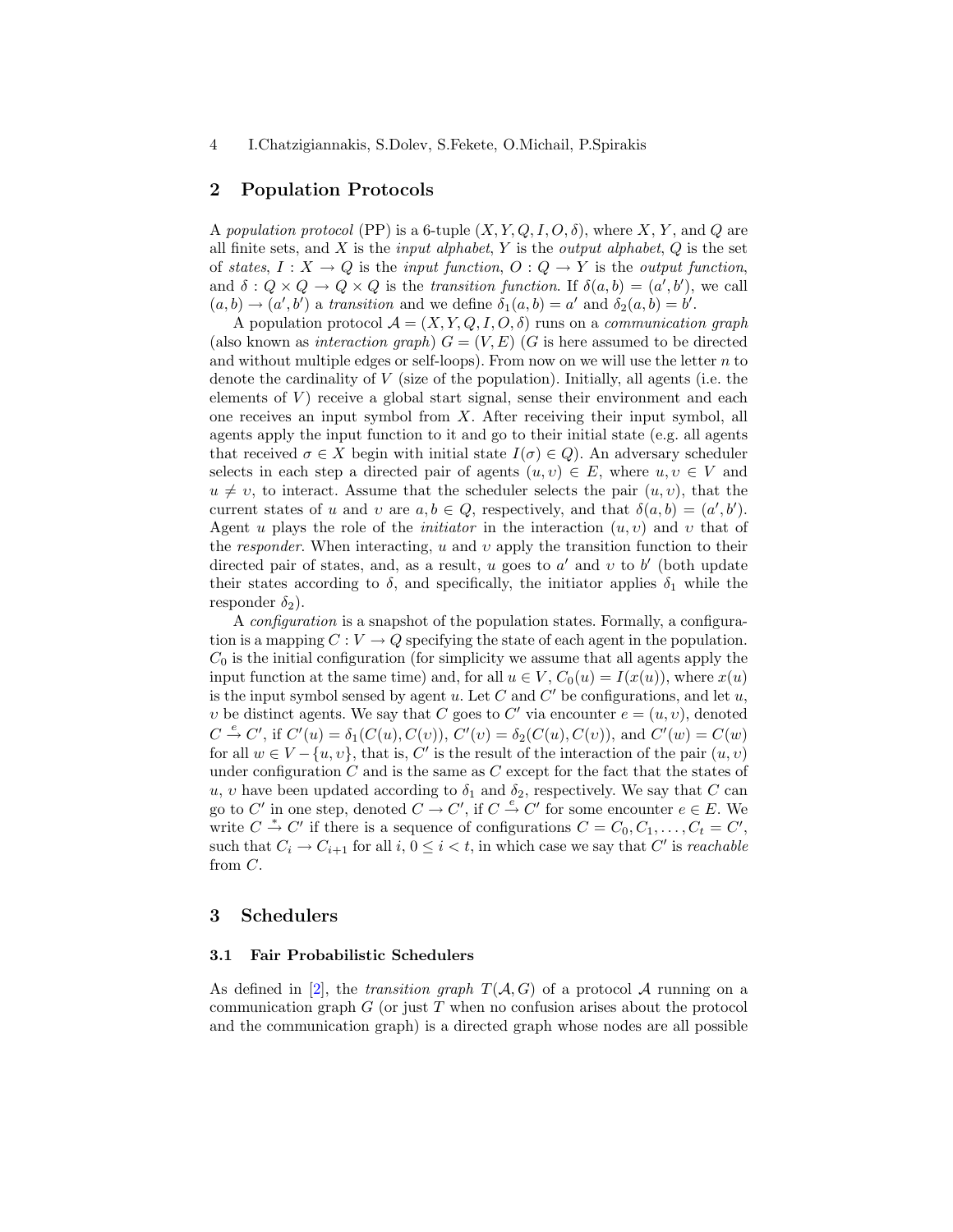configurations and whose edges are all possible one-step transitions between those configurations.

**Definition 1.** A probabilistic scheduler, w.r.t. a transition graph  $T(A, G)$ , defines for each configuration  $C \in V(T)$  an infinite sequence of probability distributions of the form  $(d_1^C, d_2^C, \ldots)$ , over the set  $\Gamma^+(C) = \{C' \mid C \to C'\}$  (the possibly closed out-neighbourhood of C), where  $d_t^C: \Gamma^+(C) \to [0,1]$  and such that  $\sum_{C' \in \Gamma^+(C)} d_{t}^C(C') = 1$  holds, for all t and C.

The initial configuration  $C_0$  depends only on the values sensed by the population and, in particular, it is formed by their images under the input function. So, for the time being, we can assume that  $C_0$  is selected in a deterministic manner. Let  $C_t$  denote the configuration selected by the scheduler at step t (the configuration of the system after t selections of the scheduler and applications of the transition function). Assume that it is the lth time that  $C_t$  is encountered during the execution so far; then a probabilistic scheduler selects  $C_{t+1}$  randomly, according to the distribution  $d_l^{C_t}$ . In other words,  $d_l^C$  denotes the probability distribution over  $\Gamma^+(C)$  when C is encountered for the *l*th time.

Definition 2. We call a probabilistic scheduler consistent, w.r.t. a transition graph  $T(A, G)$ , if for all configurations  $C \in V(T)$ , it holds that  $d^C = d_1^C = d_2^C = d$ ..., which, in words, means that any time the scheduler encounters configuration  $C$  it chooses the next configuration with the same probability distribution  $d^C$  over  $\Gamma^+(C)$ , and this holds for all C (each with its own distribution).

From now on, and when no confusion arises, we shall use the letters  $i$  and  $j$  not only to denote configuration indices but also to denote configurations themselves. Note that a consistent probabilistic scheduler for  $T(A, G)$  is simply a labeling P:  $E(T) \to [0,1]$  on the arcs of T, such that for any  $i \in V(T)$ ,  $\sum_{j \in \Gamma^+(i)} P(i,j) = 1$ . So, any time a consistent scheduler encounters a configuration  $i$ , it selects the next configuration j according to the probability distribution defined by the labels of the arcs leaving from i. Note that in the latter case, if we remove from T all  $e \in E(T)$  where  $P(e) = 0$  then the resulting graph D is the underlying graph of a finite Markov chain where the state space is  $\mathcal{C} = Q^V$  (all possible configurations) and for all  $i, j \in \mathcal{C}$ , if  $i \to j$  then  $\mathbb{P}_{ij} = P(i, j)$ , i.e. equal to the label of arc  $(i, j)$ , otherwise  $\mathbb{P}_{ij} = 0$ .

A strongly connected component of a directed graph is final iff no arc leads from a node in the component to a node outside. A configuration is final iff it belongs to a final strongly connected component of the transition graph.

An execution is a finite or infinite sequence of configurations  $C_0, C_1, C_2, \ldots$ where  $C_0$  is an initial configuration and  $C_i \rightarrow C_{i+1}$ , for all  $i \geq 0$ . An infinite execution is *fair* if for every possible transition  $C \rightarrow C'$ , if C occurs infinitely often in the execution then  $C'$  also occurs infinitely often. A *computation* is an infinite fair execution.

Let  $y_C$ , where  $y_C(u) = O(C(u))$  for all  $u \in V$ , denote the output (assignment) of configuration C. We say that a computation of a population protocol A stabilizes to output  $y_C$  if it contains a configuration C such that for all C' reachable from C we have that  $y_{C'} = y_C$ .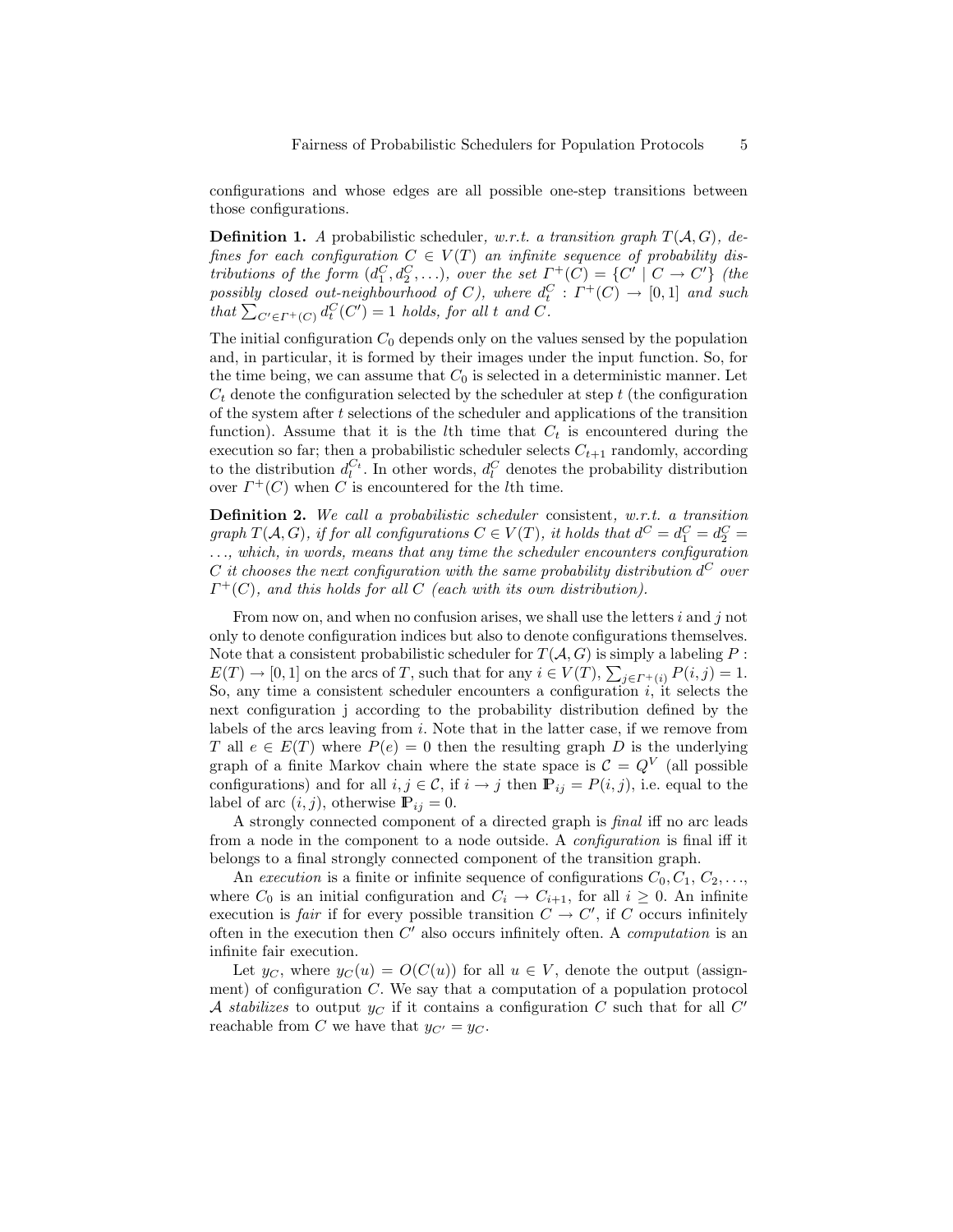**Theorem 1.** Let  $\Xi = C_0, C_1, \ldots$  be an infinite execution of A on G,  $\mathcal{F}_{\Xi}$  be the set of configurations that occur infinitely often in  $\Xi$ , and  $T_{\mathcal{F}_{\Xi}}$  be the subgraph of  $T(A, G)$  induced by  $\mathcal{F}_{\Xi}$ .  $\Xi$  is a computation (i.e. it is additionally fair) iff  $T_{\mathcal{F}_{\Xi}}$ is a final strongly connected component of  $T(A, G)$ .

Proof. The "only if" part was proven in [\[2\]](#page-21-1). We prove here the "if" part. Assume that  $T_{\mathcal{F}_{\Xi}}$  is a final strongly connected component of  $T(\mathcal{A}, G)$  and that  $\Xi$  is not fair (i.e. that the statement of the "if" part does not hold). Then there exists some configuration  $C \in \mathcal{F}_{\Xi}$  (i.e. appearing infinitely often) and a  $C' \notin \mathcal{F}_{\Xi}$  such that  $C \to C'$ . But this contradicts the fact that  $T_{\mathcal{F}_{\Xi}}$  is final.

We now keep the preceding definitions of  $\Xi$ ,  $T(A, G)$ ,  $\mathcal{F}_{\Xi}$ ,  $T_{\mathcal{F}_{\Xi}}$ , but additionally assume a consistent scheduler.

**Theorem 2.** If for all  $i \in \mathcal{F}_{\Xi}$  and all configurations j s.t.  $i \to j$  it holds that  $\mathbb{P}_{ij} > 0$ , then  $\Xi$  is a computation with probability 1.

*Proof.* Because i is persistent and all its successor configurations j may occur in one step from i with non-zero probability it follows that those  $j$  are also persistent with probability 1, i.e. they also occur infinitely often in  $\Xi$ , thus  $\Xi$  is a computation with probability 1, by definition.  $\Box$ 

**Definition 3.** A scheduler S is fair if for any protocol  $A$ , any communication graph G, and any infinite execution  $\Xi$  of A on G caused by S,  $\Xi$  is also a computation (i.e. additionally fair).

<span id="page-5-0"></span>Intuitively a scheduler is fair if it always leads to computations.

**Theorem 3.** Any consistent scheduler, for which it holds that  $\mathbb{P}_{ij} > 0$ , for any protocol A, any communication graph G, and all configurations  $i, j \in V(T(A, G))$ where  $i \rightarrow j$  and  $i \neq j$ , is fair with probability 1.

Proof. First of all, note that the underlying Markov chain graph of such a scheduler is the transition graph without possibly some self-loops. Assume that the statement does not hold. Then the probability that a specific infinite execution  $\Xi$  of some protocol  $\mathcal A$  on some graph G caused by the scheduler is not a computation is non-zero. This means that a  $\Xi$  may occur, for which there exists some configuration  $i \in \mathcal{F}_{\Xi}$  (appearing infinitely often in  $\Xi$ ) and  $j \notin \mathcal{F}_{\Xi}$  such that  $i \rightarrow j$ . Now there are two cases:

- 1.  $i = j$ . In this case the contradiction is trivial, because it follows that  $i \in \mathcal{F}_{\Xi}$ while at the same time  $i \notin \mathcal{F}_{\Xi}$ .
- 2.  $i \neq j$ . However, by assumption  $\mathbb{P}_{ij} > 0$ , and because i is persistent j must also be with probability 1.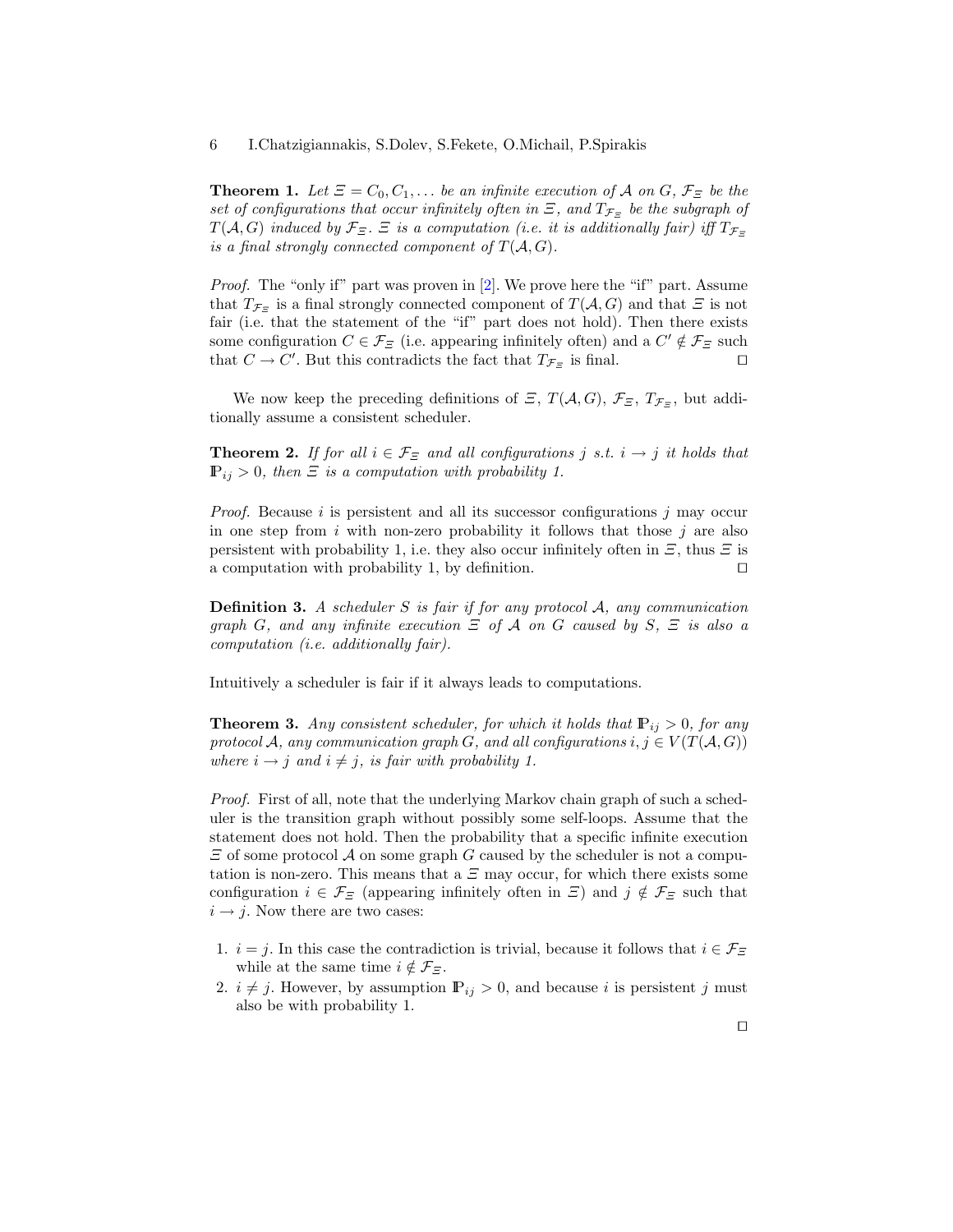### <span id="page-6-0"></span>3.2 Proposed Schedulers

In [\[1\]](#page-21-0) a probabilistic scheduler that selects the next ordered pair to interact at random, independently and uniformly from all ordered pairs corresponding to arcs of the communication graph (i.e. elements of  $E$ ) was defined. Here we call this scheduler Random Scheduler, and define two new probabilistic schedulers, namely the State Scheduler and the Transition Function Scheduler.

The **Random Scheduler**. To generate  $C_{i+1}$  the Random Scheduler selects an ordered pair  $(u, v) \in E$  at random, independently and uniformly (each with probability  $1/|E|$ , and applies the transition function to  $(C_i(u), C_i(v))$ .

The State Scheduler. Consider a population protocol for k-mutual exclusion, in which only  $k$  agents are in state 1 and the rest of the population is in state 0. When an agent that holds a token interacts with another agent, it passes the token. Now consider an execution where  $n \gg k$  and we use the Random Scheduler. In the case in which the communication graph is complete, the probability of selecting a pair with states  $(1, 0)$  is much smaller than selecting a pair with states  $(0, 0)$ . Essentially, this means that the scheduler may initiate a large number of interactions that do not help the protocol in making progress. This observation is the motivation for the State Scheduler. Instead of selecting a pair of processes independently and uniformly, the scheduler selects a pair based on the states of the processes. It first selects a pair of states and in the sequel it selects one process from each state. Thus it allows the "meaningful" transitions to be selected more often and may avoid selecting a large number of interactions that delay the protocol's progress.

More formally, an ordered pair of states  $(q, q')$  is said to be an *interaction* candidate under configuration C if  $\exists (u, v) \in E$  such that  $C(u) = q$  and  $C(v) =$ q'. Then a configuration  $C_{i+1}$  is generated from  $C_i$  as follows: (i) by drawing an order pair  $(q, q')$  of states at random, independently and uniformly from all ordered pairs of states that are interaction candidates under  $C_i$ , (ii) drawing an ordered pair  $(u, v)$  such that  $C_i(u) = q$  and  $C_i(v) = q'$  from all such pairs at random, independently and uniformly, (iii) applying the transition function  $\delta$  to  $(C_i(u), C_i(v))$  and updating the states of u and v accordingly to obtain  $C_{i+1}$ .

The Transition Function Scheduler. Continuing the same argument, we define one more scheduler that assumes knowledge of the protocol executed. It examines the transition function  $\delta$  and selects pairs of agents based on the defined transitions. In the case in which function  $\delta$  defines transitions that do not change the state, neither of the initiator nor of the responder agent (e.g.,  $(\alpha, \beta) \rightarrow (\alpha, \beta)$ , these transitions are ignored by the scheduler. This scheduler guarantees that all interactions will lead to a state change of either the initiator or the responder or both.

More formally, suppose  $\rightarrow$  is a binary relation over  $Q^2$  which is the relation analogue of the corresponding transition function  $\delta$ . The reflexive reduction of  $\rightarrow$ , denoted by  $\rightarrow$ , is simply  $\rightarrow$  without members related to themselves by  $\rightarrow$ . A configuration  $C_{i+1}$  is generated from  $C_i$  as follows: (i) by drawing a pair  $((q_1, q_2), (q'_1, q'_2))$  at random, independently and uniformly from all such pairs belonging to  $\rightarrow$  for which  $(q_1, q_2)$  is an interaction candidate under  $C_i$ , (ii) drawing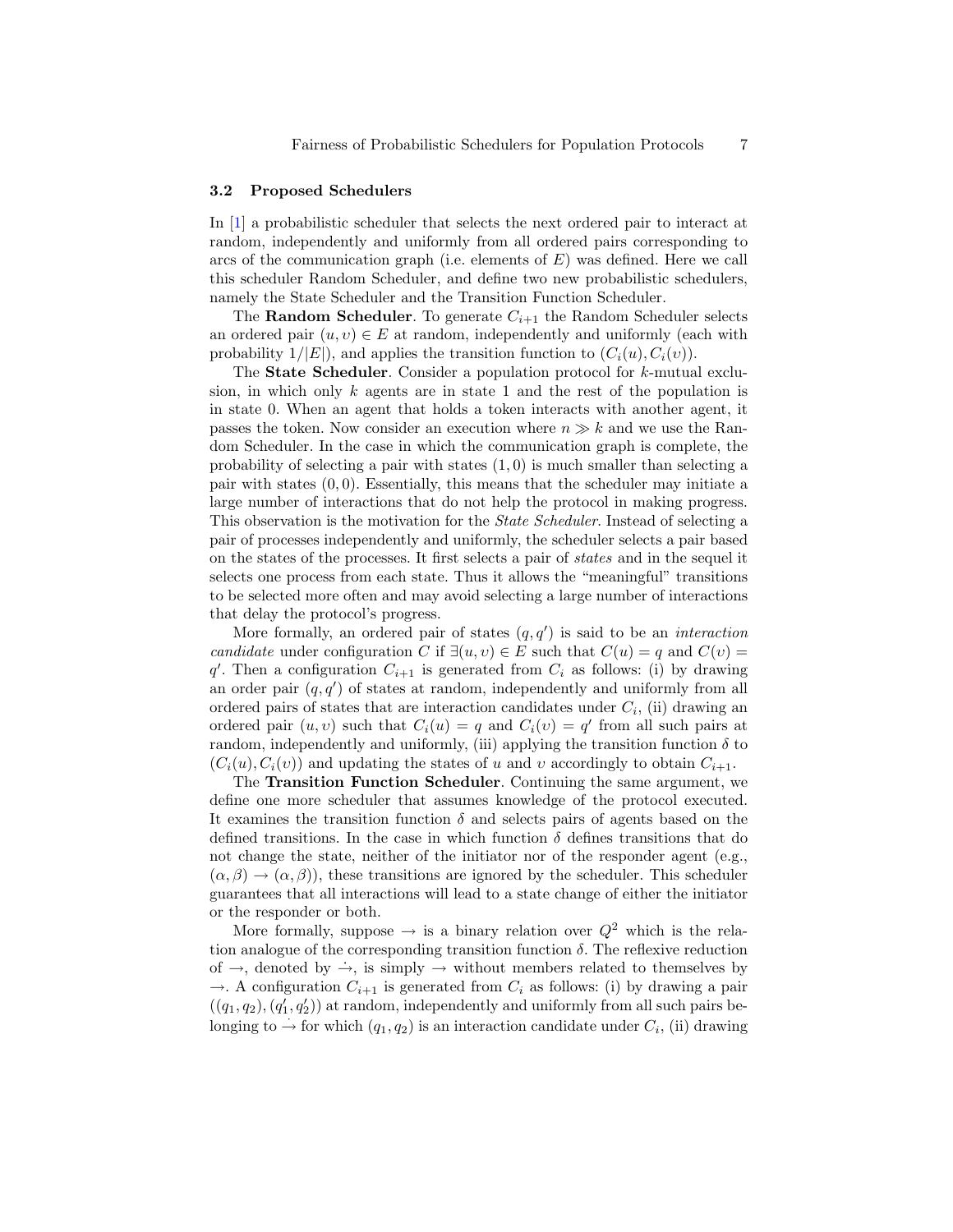an ordered pair  $(u, v)$  such that  $C_i(u) = q_1$  and  $C_i(v) = q_2$  from all such pairs at random, independently and uniformly, (iii) applying the transition function δ to  $(C_i(u), C_i(v))$  and updating the states of u and v accordingly to obtain  $C_{i+1}$  (if in step (i) there exists no such interaction candidate, then the Transition Function Scheduler becomes a Random Scheduler, and remains in the same configuration for an infinite number of steps).

Given the above schedulers we can classify any scheduler for population protocols based on whether it assumes any knowledge on the actual protocol executed or not.

**Definition 4.** We call a scheduler protocol-oblivious (or agnostic) if it constructs the interaction pattern without any knowledge on the protocol executed and protocol-aware if it takes into account information concerning the underlying protocol.

Based on this classification, the Random Scheduler is a protocol-oblivious scheduler while the State and Transition Function Schedulers are protocol-aware.

Theorem 4. The Random Scheduler, State Scheduler, and Transition Function Scheduler are all fair with probability 1.

*Proof.* Let  $T(A, G)$  be any transition graph.

- Random Scheduler. Let i be any configuration in  $V(T)$ . Any time i is encountered, any j for which  $i \to j$  is selected with probability  $\mathbb{P}_{ij} = |K_{ij}|/|E|$ , where  $K_{ij} = \{e \mid e \in E(G) \text{ and } i \stackrel{e}{\rightarrow} j\},\$  which is independent of the number of times  $i$  has been encountered. Thus the Random Scheduler is consistent. Moreover,  $|K_{ij}| > 0$ , because from definition of  $i \to j$  we have that  $\exists e \in E$ (where E is used instead of  $E(G)$ ) such that  $i \stackrel{e}{\rightarrow} j$ . Thus  $\mathbb{P}_{ij} > 0$  and Theorem [3](#page-5-0) applies implying that the Random Scheduler is fair with probability 1.
- State Scheduler. Let i, j be distinct configurations in  $V(T)$  such that  $i \rightarrow j$ . When the State Scheduler has chosen  $i$  to select the next configuration of the execution, it performs two experiments. First it selects a pair of states  $(q, q')$ from all interaction candidates. Then it selects an arc e from all  $(u, v) \in E$ such that  $i(u) = q$  and  $i(v) = q'$ . Let  $K_{ij}$  again denote the set of arcs (i.e. interactions) that convert i to j. Let also  $M_{ij} = \{(q, q') | \exists (u, v) \in K_{ij}\}$ such that  $i(u) = q$  and  $i(v) = q'$  and  $IC_i$  denote the set of all interaction candidates under i (note that  $M_{ij} \subseteq IC_i$ ). Now  $1/|IC_i|$  is the probability that a specific interaction candidate is selected by the scheduler. Let  $K_{ij}^{(q,q')}$  =  $\{(u, v) \mid (u, v) \in K_{ij} \text{ and } i(u) = q, i(v) = q'\}\$  (the subset of  $K_{ij}$  containing all arcs  $(u, v)$  that convert i to j and where the state of u is q and the state of v is q') and  $E_i^{(q,q')} = \{(u, v) | (u, v) \in E \text{ and } i(u) = q, i(v) = q'\}.$  Now given a chosen interaction candidate  $(q, q') \in M_{ij}$  the probability that j is selected is equal to  $|K_{ij}^{(q,q')}|/|E_i^{(q,q')}|$ . Thus we have

$$
\mathbb{P}_{ij} = \sum_{(q,q') \in M_{ij}} \frac{|K_{ij}^{(q,q')}|}{|IC_i||E_i^{(q,q')}|}.
$$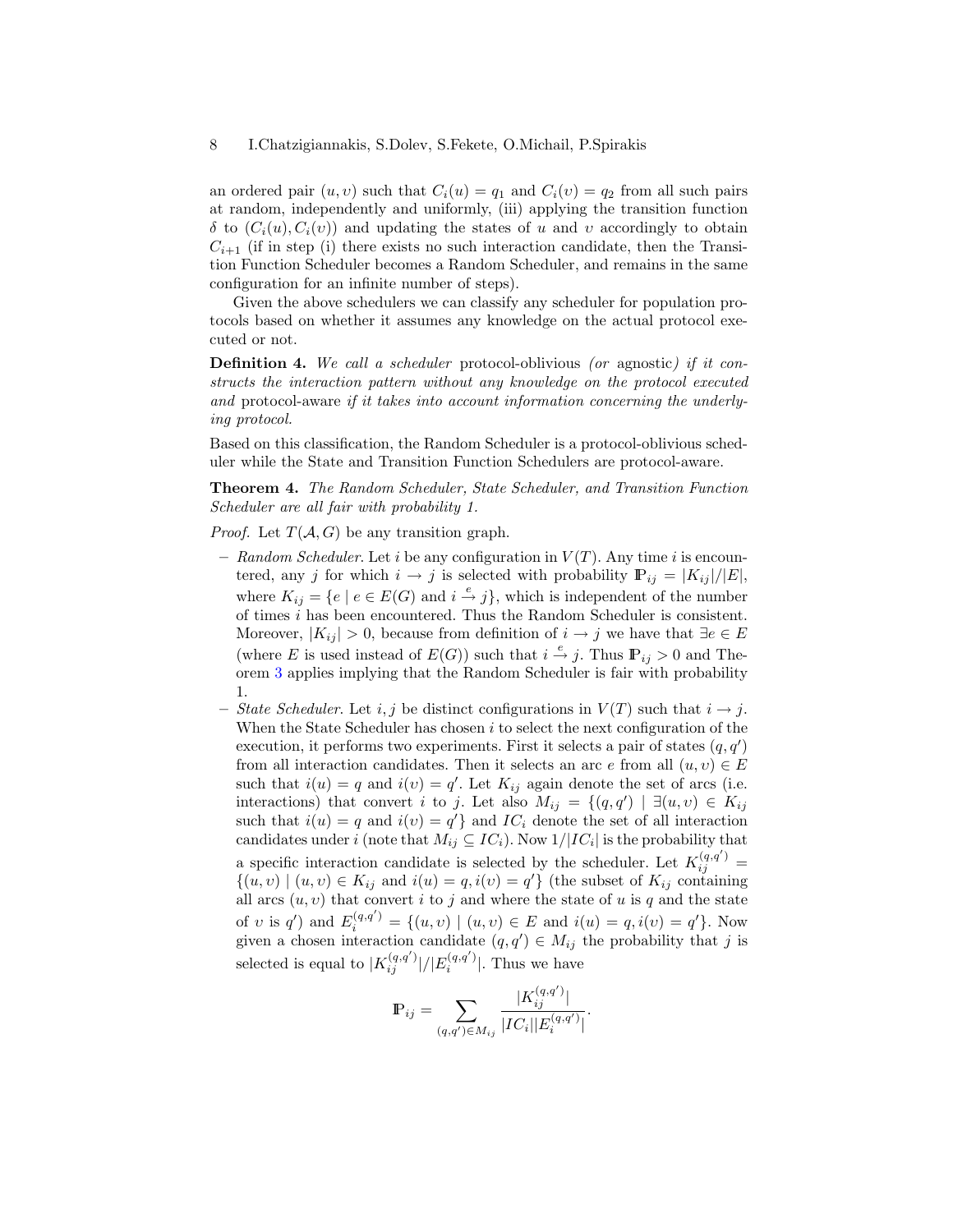$|K_{ij}^{(q,q')}|$ ,  $|IC_i|$  and  $|E_i^{(q,q')}|$  for all  $(q,q') \in M_{ij}$  only depend on the specific configurations  $i$  and  $j$  and are always the same w.r.t. different times at which i is encountered by the scheduler. Thus the State Scheduler is consistent. Moreover, since  $(i \rightarrow j) \Rightarrow \exists e = (u, v) \in E$  such that  $i \stackrel{e}{\rightarrow} j$ . Let q and q' be the states of u and v under i, respectively. It follows that  $(q, q') \in M_{ij}$  and that  $|M_{ij}| > 0$ . Finally, note that  $e \in K_{ij}^{(q,q')}$ , because  $e \in K_{ij}$ ,  $i(u) = q$ , and  $i(v) = q<sup>*i*</sup>$ . Thus  $\mathbb{P}_{ij} > 0$ , Theorem [3](#page-5-0) applies and as a consequence the State Scheduler is fair with probability 1.

*Transition Function Scheduler*. In the case in which  $i \neq j$ ,  $\mathbb{P}_{ij}$  is defined as in the State Scheduler, by simply replacing the phrase "interaction candidate" with "interaction candidate that constitutes the lhs of some rule in the reflexive reduction of  $\delta$ ". So also this scheduler is consistent and fair with probability 1. Note that when  $i = j$  and i has at least one out-neighbor in T different from i, then  $\mathbb{P}_{ij} = 0$ , since this scheduler does not select transitions that leave the states of the participating agents unaffected. Moreover, if  $i$  has a unique out-going arc (in  $T$ ) pointing to itself, then the scheduler selects i for an infinite number of steps with probability 1 (in this case becomes a Random Scheduler). In both cases no problem arises, because for Theorem [3](#page-5-0) to apply we only require  $\mathbb{P}_{ij} > 0$  for all  $i \neq j$  such that  $i \to j$ .

 $\Box$ 

# 4 Large Scale Simulation

A plethora of network simulation environments and tools with widely varying scopes have been proposed to the relevant research community, each with different application domains, focusing on different aspects of the system. Most incorporate details on the operation of the lower stacks of the networks to provide a more realistic simulation environment (e.g., ns-2 [\[11\]](#page-22-7), OPNET Modeler [\[12\]](#page-22-8)). Others focus on particular network types in order to improve accuracy, performance, or scalability, most notable examples are Shawn [\[4\]](#page-22-0), AlgoSenSim [\[13\]](#page-22-9),  $ADAPT$  [\[14\]](#page-22-10) and  $WSNGE$  [\[15\]](#page-22-11).

The most central issue in simulating population protocols is the way in which agents interact; the scheduler of the population must be at the core of the simulator. The vast majority of existing simulation tools use a discrete-event processor as their engine that does not allow to directly dictate the way the events are processed. The only way to affect the way agents interact is to do it indirectly via controlling either the mobility of the nodes, or their power schedule or through a failure model. This is a very limiting factor for simulating population protocols. For this reason we decided to develop a specialized tool, dedicated for the simulation of population protocols.

We totally avoid the complete simulation of the physical environment and the lower-level networking protocols. We follow the approach of [\[4\]](#page-22-0) and replace lowlevel effects with abstract and exchangeable models that allows us to simulate extremely large networks in reasonable time. In a 32-bit linux with 4GB of memory we can simulate populations of up to  $n = 10^8$  while in a 64-bit system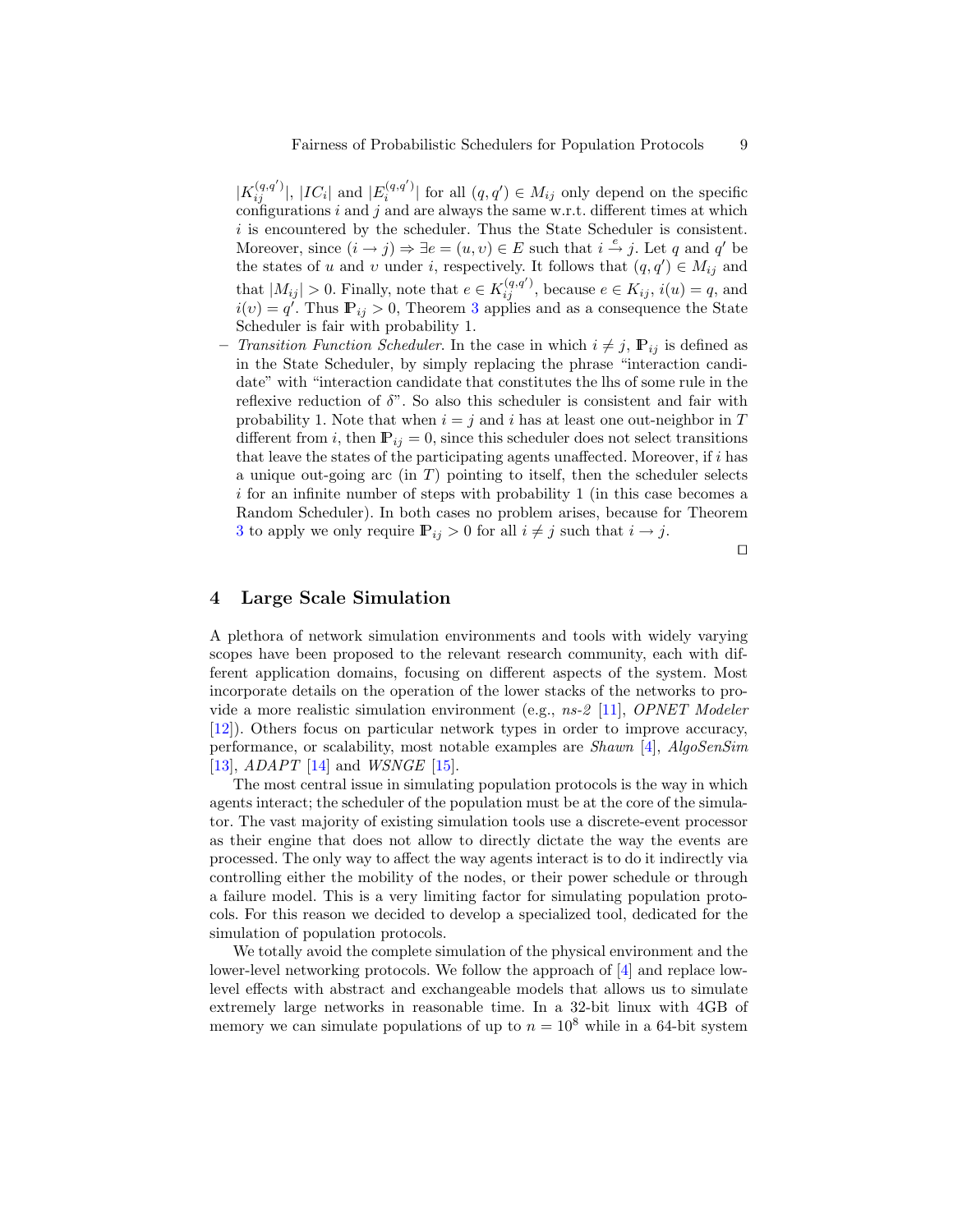this can increase to even higher numbers. Our simulation tool (which we call ppsim) is available for download at <http://ru1.cti.gr/projects/ppsim>.

We developed the tool using generic programming in JAVA 1.6 where all the components are parameterized on the set of states Q of the population protocol, implemented by the component State. Figure [1](#page-9-0) (see Appendix) shows the main components of the simulation tool; dashed borders represent abstract classes that are extended to implement specific protocols, schedulers and experiments. The Agent component represents a single node and only keeps track of the state of the agent, i.e., a local variable of the parameterized type State. The Protocol component only defines the transition function  $T$  as the corresponding transition relation  $T \subseteq Q^4$  by a four column matrix where each row  $(\alpha, \beta, \alpha', \beta')$  represents a transition  $(\alpha, \beta) \to (\alpha', \beta')$ . Thus protocols are implemented in a very easy and quick way.



<span id="page-9-0"></span>Fig. 1. Main components of the simulator and their interconnection.

The Population component holds all the Agents in a hash table (or HashMap in JAVA) and uses two additional data structures for monitoring the dynamics of the population and for grouping the agents based on their state.

The Scheduler component implements a specific policy of interactions. All the schedulers defined in Sec. [3.2](#page-6-0) subclass this component. The restricted interactions schedulers are also responsible for storing the graph structure using a hash table that maps to each agent a set of neighbors.

The last component of our tool is the Experiment that defines the performance metrics, duration and operation parameters of the simulator in a parameterized way. We define a set of experiments for evaluating the performance of protocols based on the following metrics:

Protocol Stability. The most important goal of simulation is to verify the correctness of a protocol. The experiment lets the population interact and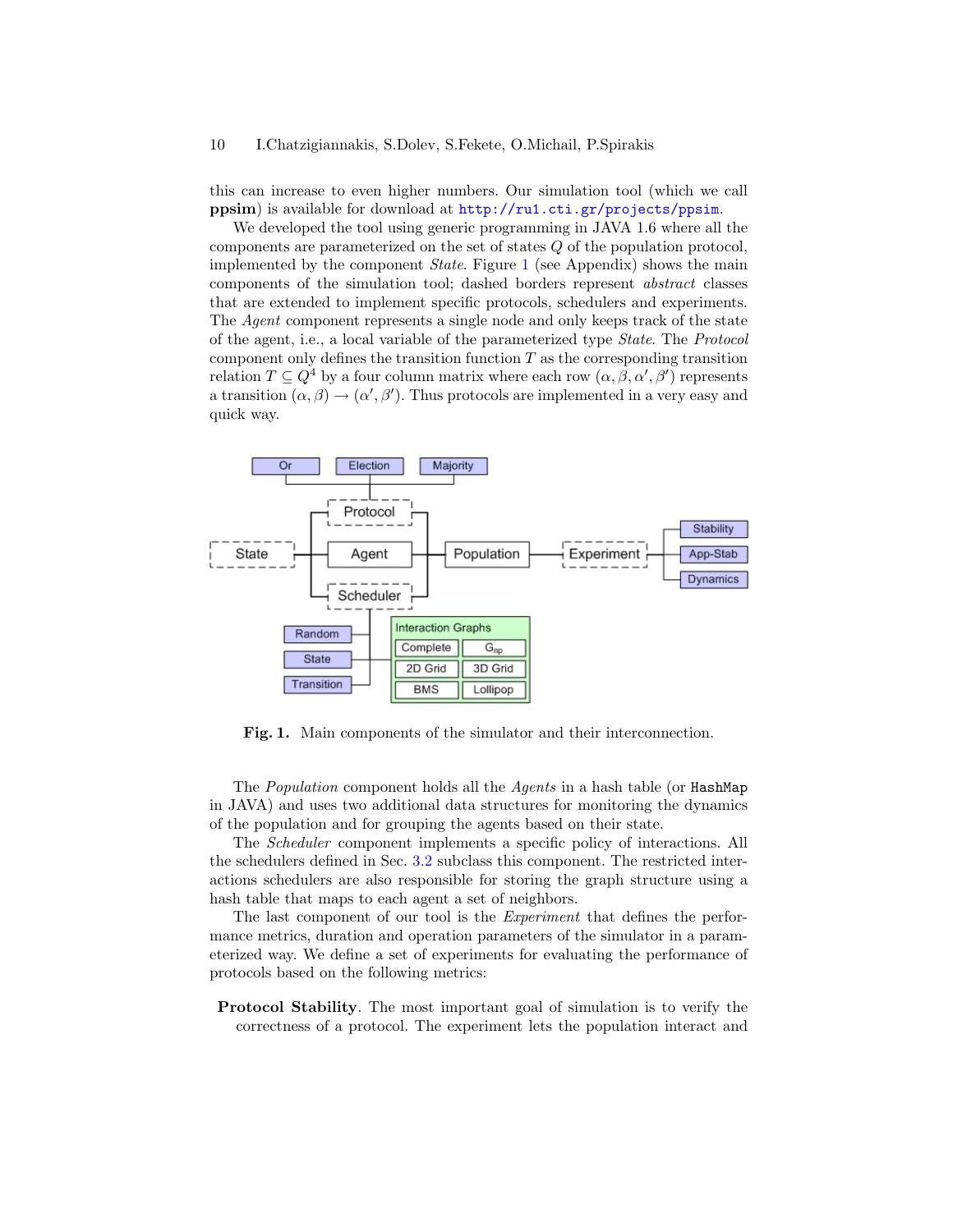monitors the number of interactions required until the execution converges to a stable state.

- Approximate Stability. In large sized populations it is common for a protocol to require a very large number of interactions until the execution converges to a stable state as in the final stages it requires a specific interactions to occur between very few agents. Therefore we wish to examine the number of interactions required until a fraction of the population reaches a stable state.
- Population Dynamics. In order to understand the behavior of a protocol under different schedulers and interaction graphs we wish to monitor the dynamics of the population as the protocol execution progresses. After each interaction we count the number of agents that are at state  $q \in Q$ . Let  $n_q$ be the number of agents at a given state q, then  $n = \sum_{i=1}^{|Q|} n_i$ .

# 5 Logical OR Protocol (Propagation of an epidemic)

We start by considering a simple protocol based on an example of [\[9\]](#page-22-5) where each agent with input 0 simply outputs 1 as soon as it discovers that another agent had input 1. Formally, we have  $Q = X = Y = \{0, 1\}$  and the transitions defined by function  $T$  are the following:

 $(0, 0) \rightarrow (0, 0)$  $(0, 1) \rightarrow (1, 1)$   $(1, 0) \rightarrow (1, 1)$  $(1, 1) \rightarrow (1, 1)$ 

Essentially, if all agents have input 0, no agent will ever be in state 1. If some agent has input 1, given a fair scheduler, we expect that the number of agents with state 1 will increase and will eventually reach  $n$ . In both cases, all agents stabilize to the correct output value, though some important fundamental questions are "how fast?" and "how does the scheduler and the interaction graph affect the number of interactions required to stabilize?".

We start our experimentation by evaluating the *protocol stability*. We set the input bit of only one agent to 1 and set  $n = \{10^1, \ldots, 10^7\}$ . We count the number of interactions until all agents output 1. The experimental results have been used to compare the average number of interactions required when using different schedulers and interaction graphs. For the case of a complete interaction graph, based on Figure [2,](#page-11-0) we observe that the Random scheduler seems to require  $\mathcal{O}(n \log n)$  interactions. The experimental results with the random scheduler verify the theoretical results of [\[16\]](#page-22-12) that characterize the behavior of the Or protocol in complete graphs as a one-way epidemic. They show that the number of interactions for the epidemic to finish is  $\Theta(n \log n)$  with high probability by using arguments of the well known coupon collector problem, in which balls are thrown uniformly at random into bins until every bin contains at least one ball. Interestingly, the State scheduler and the Transition Function scheduler seem to require only  $\mathcal{O}(n)$  interactions.

In the second set of experiments we evaluate the population dynamics. Figure [3](#page-12-0) depicts the number of agents that have changed to state 1 as the protocol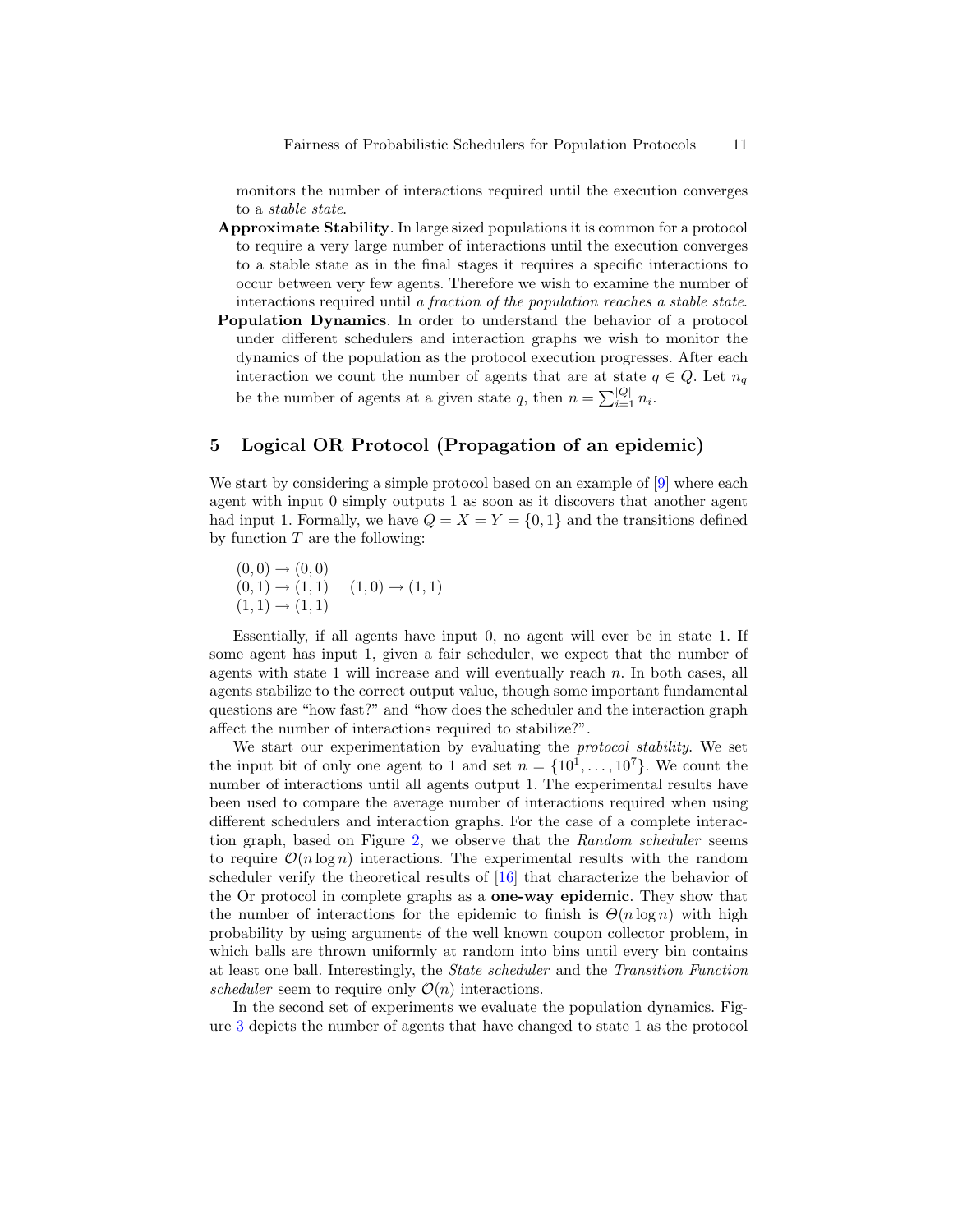

<span id="page-11-0"></span>Fig. 2. Total number of interactions for Logical OR protocol to reach a stable state under different schedulers.

evolves. Interestingly, for the case of the Random scheduler, initially the rate of increase of  $n_1$  is small, then as a critical mass of agents is infected,  $n_1$  increases very fast until it slows down again when it comes to infecting the last remaining agents. This experiment shows clearly that although the Or protocol is correct since the execution reaches a stable state, it requires a very large number of interactions to cover all the population.

# 6 Leader Election Protocol

We now study the fundamental problem of leader election in such constrained yet extremely large scale systems. We use the deterministic leader election protocol stated in  $[6]$  where an agent at state 1 is a *leader* and at state 0 it is a *non-leader*. Initially all agents start with a status leader and the protocol stabilizes when only one agent is a leader and all other agents have a status follower. Formally,  $Q = X = Y = \{0, 1\}$  and transition function T is defined as follows:

 $(0, 0) \rightarrow (0, 0)$  $(1, 0) \rightarrow (0, 1)$   $(0, 1) \rightarrow (1, 0)$  $(1, 1) \rightarrow (0, 1)$ 

Based on the above transitions and a fair scheduler, this protocol starting with the initial configuration in any interaction graph, it will eventually reach a configuration where only one agent will be in state 1 (the leader) and every other agent will be in state 0. When this configuration is reached we say that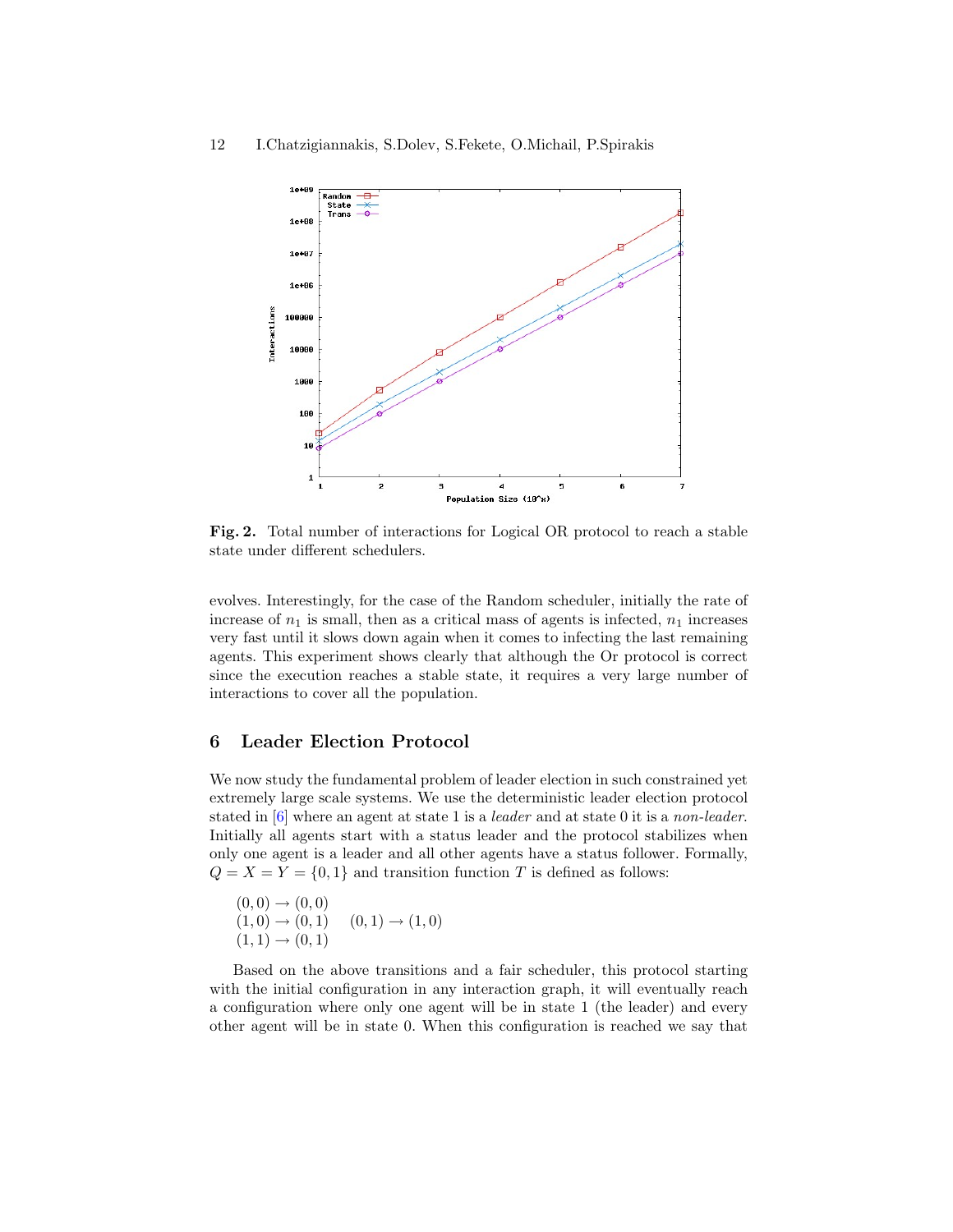

<span id="page-12-0"></span>Fig. 3. Number of agents at state 1 per protocol interactions under different schedulers when  $n = 10000$ .

the protocol has stabilized. Interestingly, in this protocol, the agent elected as the leader does not remain fixed. Due to the transitions (2) and (3) the leader continuously changes.

We start by evaluating the protocol stability and the effect of the scheduler and the interaction graph on the number of interactions required for  $n =$  $\{10^1, \ldots, 10^7\}$ . Figure [4](#page-13-0) shows the results for the case of the unrestricted schedulers. We note that these are the first results (either via rigorous mathematical analysis or via experimentation) on the performance of this very basic protocol. By taking into account a possible amount of statistical error, our results indicate that the agnostic scheduler requires  $\mathcal{O}(n^2)$  interactions while the protocol aware schedulers require  $\mathcal{O}(n)$  interactions.

In the second set of experiments we evaluate the population dynamics. The results are shown in Figure [5.](#page-13-1) As with the Or protocol, the heavy tail indicates that stabilization requires a very large number of interactions (regardless of the interaction graph) except for if we apply a protocol aware scheduler.

# 7 Majority Protocol (Propagation of conflicting epidemics)

We now consider a very broad application where nodes are carried by individuals that wish to vote. There are 2 candidates  $(X \text{ or } Y)$  and individuals are not forced to vote. The nodes play the role of the ballot; by pressing the corresponding button an input value is generated for the software agents. We wish to execute a protocol to count the ballots and outputs the winner. We here use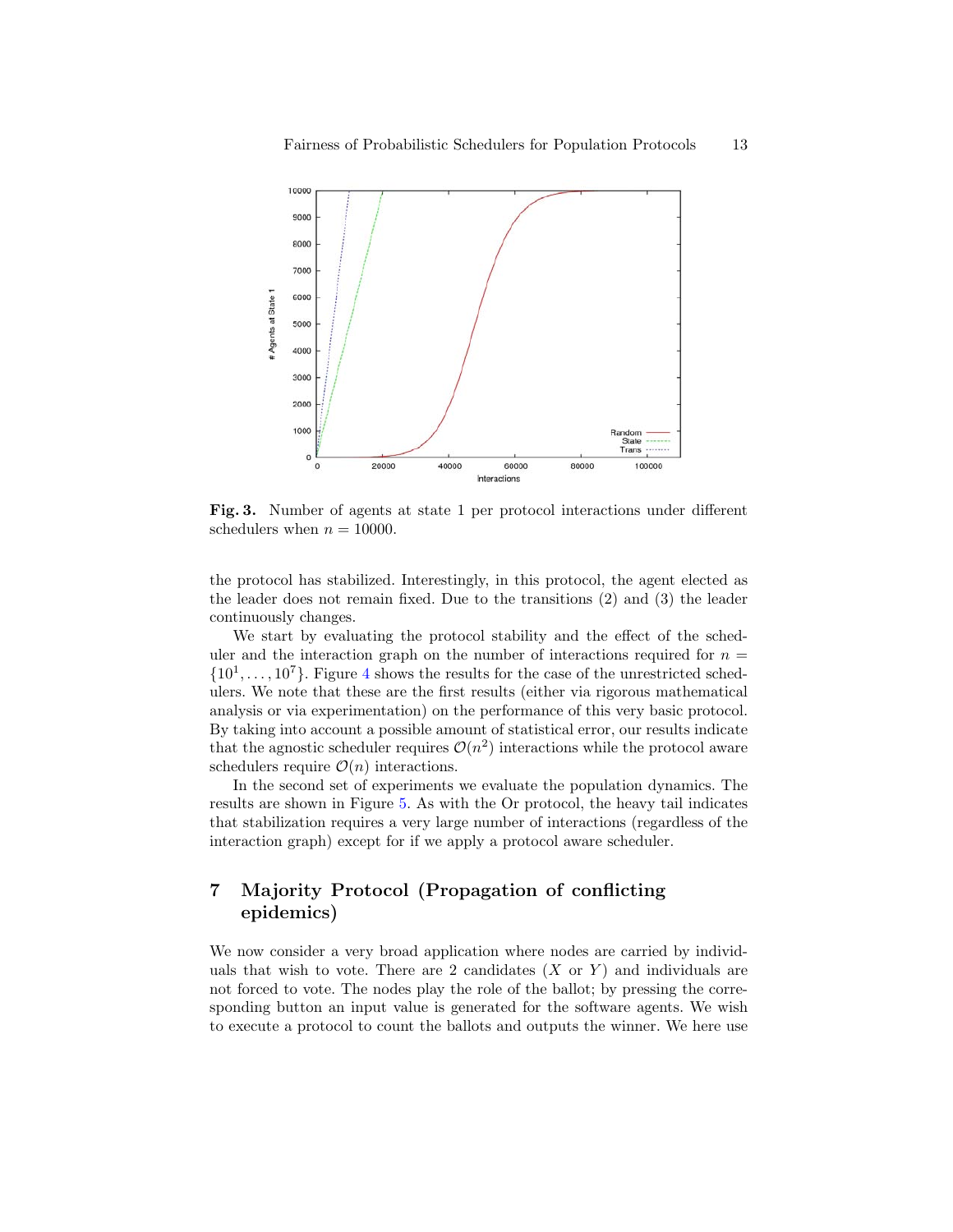

<span id="page-13-0"></span>Fig. 4. Total number of interactions for the Leader Election protocol to stabilize for different schedulers.



<span id="page-13-1"></span>Fig. 5. Number of agents at state 1 per protocol interactions under different schedulers when  $n = 10000$ .

a simple protocol based on [\[17\]](#page-22-13) where each agent has three states: X, Y or B (for undecided). Formally, we have  $Q = X = Y = \{X, Y, B\}$  and the transition function  ${\cal T}$  is defined as follows: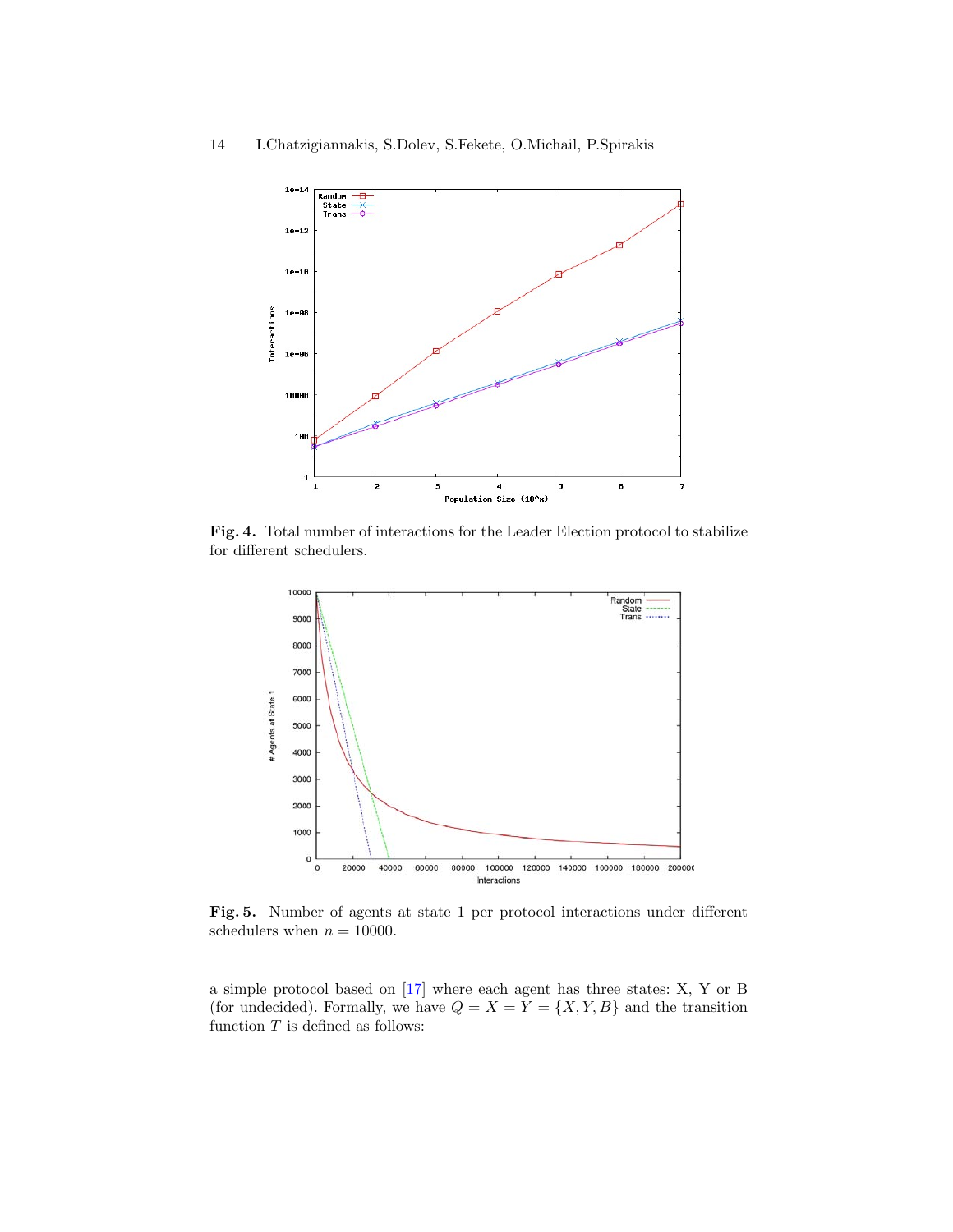$$
(X, X) \rightarrow (X, X)
$$
  
\n
$$
(Y, Y) \rightarrow (Y, Y)
$$
  
\n
$$
(B, B) \rightarrow (B, B)
$$
  
\n
$$
(X, B) \rightarrow (X, X)
$$
  
\n
$$
(Y, B) \rightarrow (Y, Y)
$$
  
\n
$$
(B, Y) \rightarrow (Y, Y)
$$
  
\n
$$
(X, Y) \rightarrow (X, B)
$$
  
\n
$$
(Y, X) \rightarrow (Y, B)
$$

One can view the above protocol as an extention of the Or protocol of Sec. [8.1](#page-16-0) to three states. If we remove all transitions related to state  $Y$  we get the simple Or protocol. For this we view this protocol as the propagation of conflicting epidemics; the epidemic of  $X$  and the epidemic of  $Y$ . The nodes at state  $B$  are not infected and nodes at states  $X$  and  $Y$  attempt to infect the nodes they meet with their respective state. Such nodes immediately infect a non infected node while they cure a node of the opposing epidemic.



<span id="page-14-0"></span>Fig. 6. Total number of interactions for the Majority protocol to stabilize for different schedulers.

We start by evaluating the stability of the protocol. Figure [6](#page-14-0) depicts the results for the unrestricted schedulers. The results for the Random scheduler experimentally validate the theoretical analysis of [\[17\]](#page-22-13); from any non-blank configuration the protocol requires  $\mathcal{O}(n \log n)$  interactions to reach a stable state. However the very interesting result lies in the behavior of the two protocol aware schedulers. For the first time they are outperformed (i.e., need larger number of interactions) by the protocol agnostic scheduler.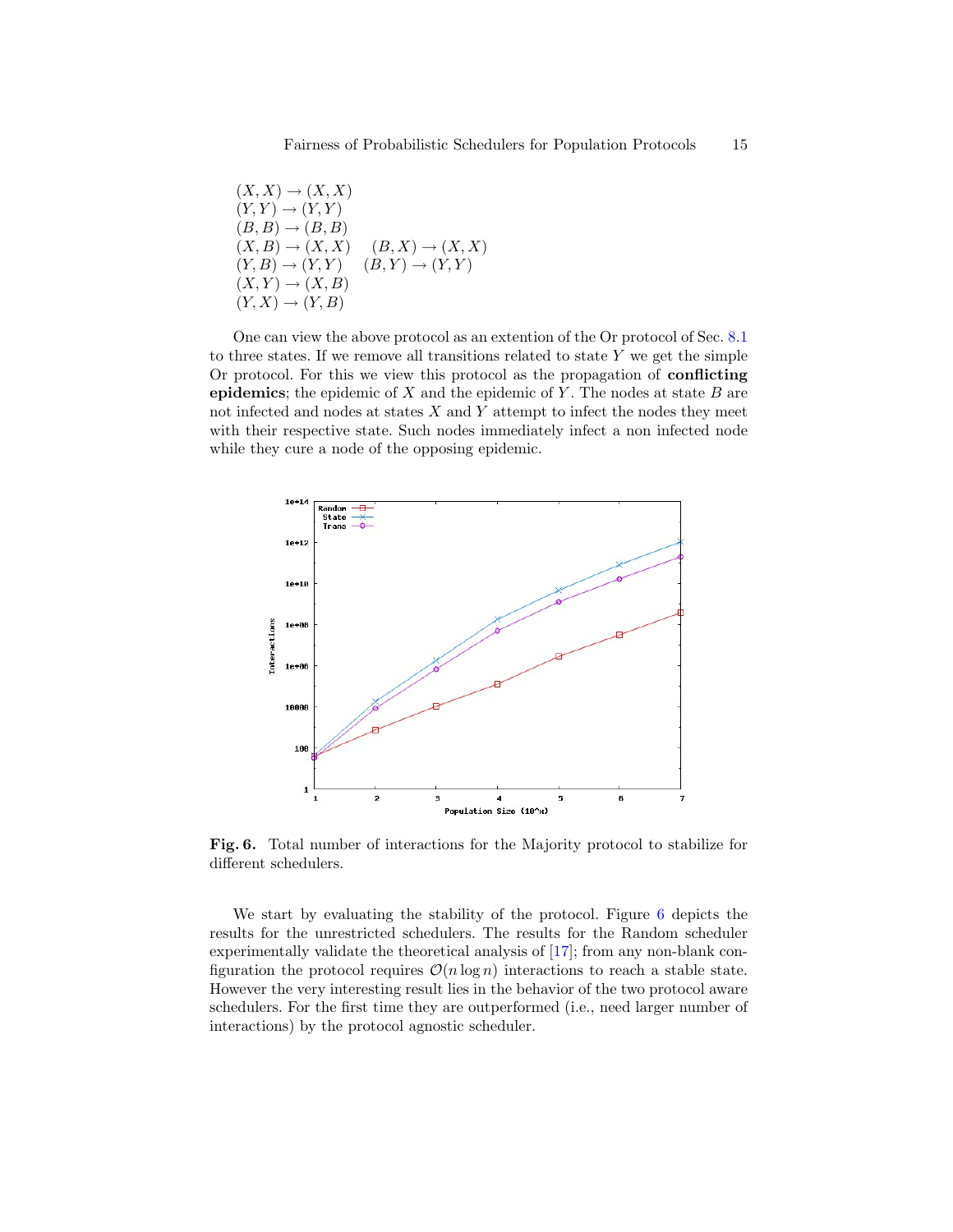In order to explain this finding we use the results of the second set of experiments. Figure  $7(a)$  depicts the protocol dynamics when 60% of the agents are set to state  $X$  and the remaining  $40\%$  to state Y. Initially, the population of both states drops since the interaction of  $X$  with  $Y$  generates new  $Bs$ . Interestingly, after a certain number of interactions  $n_y$  matches  $n_b$  and after that point they decrease with similar rates. As with the previous two protocols, the convergence to a stable configuration slows down as  $n_x$  increases and becomes very slow as  $n_x \rightarrow n$ .

To better understand the behavior of the protocol we conduct a second experiment where 20% of the agents are set to state X and 10% are set to state Y. Based on Figure [7\(b\),](#page-15-1) we observe that initially both  $n_x$  and  $n_y$  increase. After a while  $n_y$  is dominated by  $n_x$  and starts to drop. Again, at some point  $n_y$  matches  $n_b$  and after that point they decrease with similar rates.

In both experiments the key reason for achieving stability is the superiority of X over Y in number of agents. As  $n_x$  increases, the Random scheduler selects more often agents at state  $X$  than agents at state  $Y$  or  $B$ . Thus the  $X$  epidemic will propagate faster than Y. However this is not the case for the *State scheduler* that offers equal probabilities to all states or the Transition Function scheduler that also offers similar probabilities to all states. Under these protocol aware schedulers it will take a  $\mathcal{O}(n^2)$  interactions (instead of  $\mathcal{O}(n \log n)$ ) for state X to overdominate the other two states and lead the execution to a stable state.

<span id="page-15-0"></span>

<span id="page-15-1"></span>Fig. 7. Number of agents at each state of the protocol per total interactions in a Compete graph with the Random Scheduler and when  $n = 10000$ .

# 8 Equivalence Between Schedulers

**Definition 5.** Two fair probabilistic schedulers  $S_1$  and  $S_2$  are called time equivalent w.r.t. a protocol A iff all computations of A under  $S_1$  and  $S_2$  beginning from the same initial configuration take asymptotically the same expected time (number of steps) to convergence.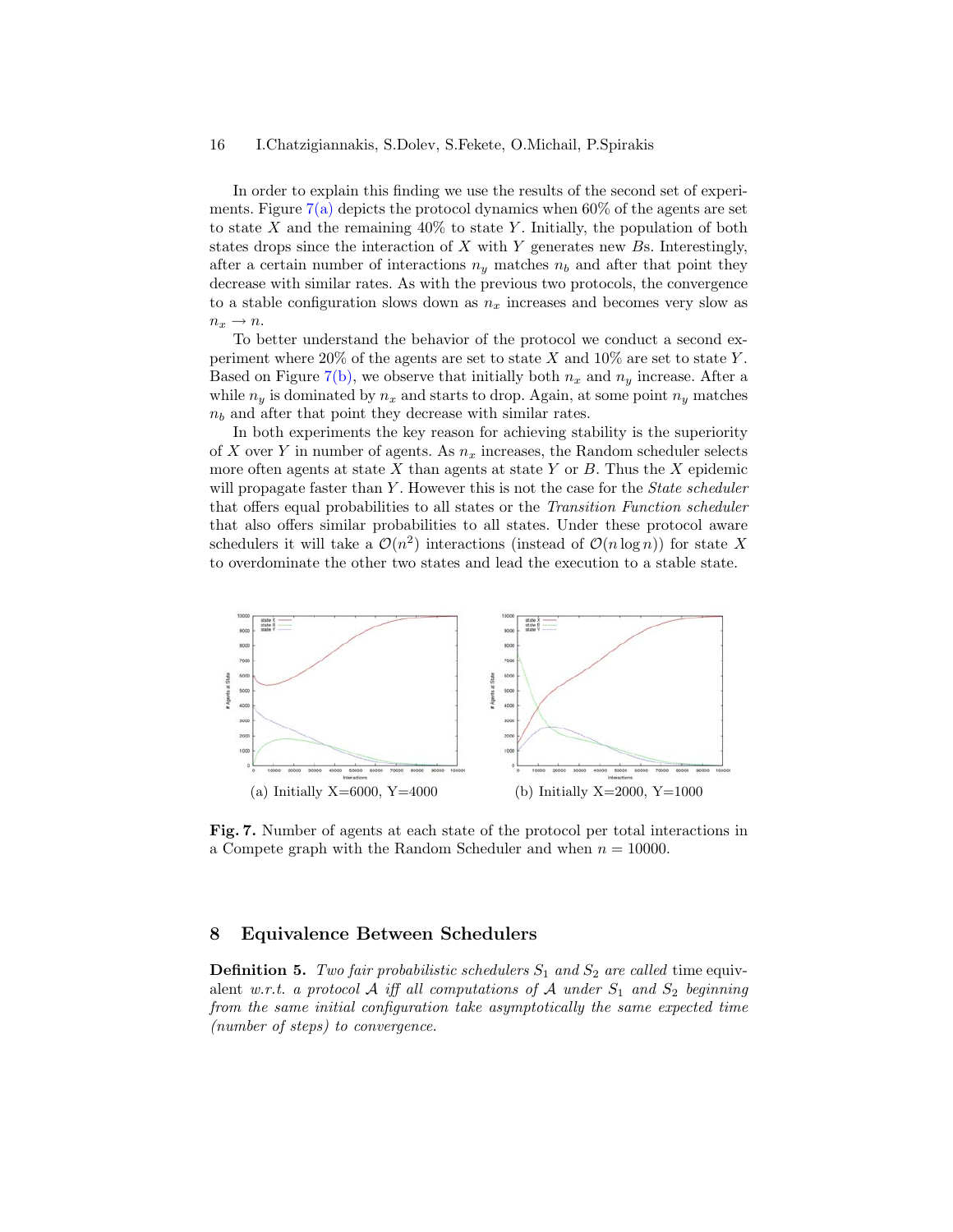<span id="page-16-1"></span>**Definition 6.** Two fair probabilistic schedulers  $S_1$  and  $S_2$  are called computationally equivalent w.r.t. a protocol A iff for all computations of A under  $S_1$  and  $S_2$  beginning from the same initial configuration, w.h.p., A stabilizes to the same output assignment (the output assignment of a configuration C is  $y_C : V \to Y$ defined as  $y_C(u) = O(C(u))$  for all  $u \in V$ ).

#### <span id="page-16-0"></span>8.1 Not All Fair Probabilistic Schedulers are Time Equivalent

We use a simple protocol, called the OR Protocol or the One-Way Epidemic *Protocol*, based on an example of  $[9]$ , in which each agent with input 0 simply outputs 1 as soon as it interacts with some agent in state 1. We, also, assume that the underlying communication graph is complete. Formally, we have  $Q =$  $X = Y = \{0, 1\}$  and the transitions defined by  $\delta$  are the following:

| $(0,0) \to (0,0)$ | $(1,0) \rightarrow (1,1)$ |
|-------------------|---------------------------|
| $(0,1) \to (1,1)$ | $(1,1) \rightarrow (1,1)$ |

Essentially, if all agents have input 0, no agent will ever be in state 1. If some agent has input 1, given a fair scheduler, we expect that the number of agents with state 1 will increase and will eventually reach  $n$ . In both cases, if a fair scheduler is assumed then all agents will eventually stabilize to the correct output value, though an important fundamental questions is "how fast is stability reached?" and "how do different schedulers affect the performance of the protocol?".

In [?], Angluin et al. characterized the behavior of the OR Protocol in complete communication graphs as a one-way epidemic. They showed that the number of interactions for the epidemic to finish in the case of the Random Scheduler is  $\Theta(n \log n)$  w.h.p., by using arguments from the well-known coupon collector problem.

Theorem 5. The State Scheduler and the Transition Function Scheduler are time equivalent w.r.t. the One-Way Epidemic Protocol.

Proof. The State Scheduler and the Transition Function Scheduler both require only  $\mathcal{O}(n)$  interactions. In particular, the Transition Function Scheduler can choose only between transitions  $(1,0) \rightarrow (1,1)$  and  $(0,1) \rightarrow (1,1)$  that both increase the number of agents in state 1 by one. If initially at least one agent is in state 1, then in each step one agent goes from state  $0$  to state 1 (no new agents in state 0 emerge) and because the agents are  $n$ , in at most  $n-1$  steps all agents will be in state 1 and stability will have been reached. In the case of the State Scheduler, assume the worst-case scenario in which initially only one agent is in state 1. Because the graph is complete, the interaction candidates are in the first step  $(0,0), (0,1),$  and  $(1,0)$   $((1,1)$  is not, because there exists only one agent in state 1). So, initially, there is a  $2/3$  probability to select a transition that gives birth to a new 1. When this happens, in an expected number of 1.5 steps, all four left-hand sides of the rules of  $\delta$  will be interaction candidates (until the step in which only one 0 remains, when again the probability of progress becomes  $2/3$ .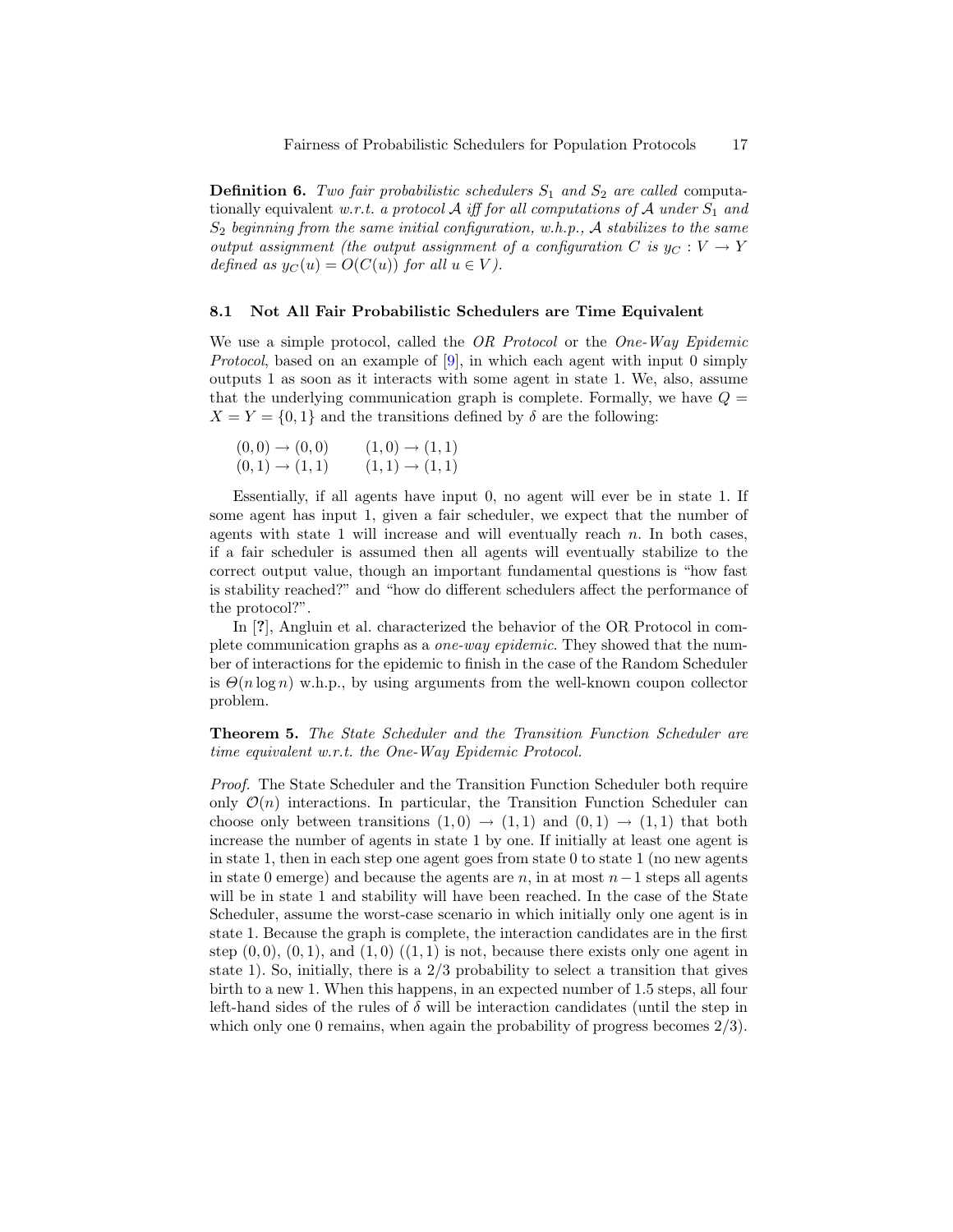Because in all other possible configurations the probability to progress is  $1/2$ , it follows that progress is always made with at least probability  $1/2$ , which in turn implies that on average at most  $2(n-1)$  (i.e. again  $\mathcal{O}(n)$ ) steps are expected until stability is reached.  $\Box$ 

The above discussion indicates that the performance of a population protocol clearly depends on the scheduler's functionality. In fact, it seems here that the additional knowledge, concerning the transition function, allowed to the State Scheduler and the Transition Function Scheduler provides us with interaction patterns that always lead to optimal computations. However, we can show that the same knowledge may also allow the definition of fair schedulers that lead the protocols to worst-case scenarios. To do so we will slightly modify the State Scheduler to obtain a new scheduler, called the *Modified Scheduler*. Let us consider the case in which the scheduler is weakly protocol-aware in the sense that it can only partition the rules of the transition function to classes (possibly with elements sharing some common property and assign some probability to each class.

Definition 7. The Modified Scheduler selects from the class of the identity rules (rules that leave both the state of the initiator and that of the responder unaffected) with probability  $1 - \varepsilon$  and from all the remaining rules with probability  $\varepsilon$ , where  $0 < \varepsilon < 1$ . Those probabilities are then evenly divided into the corresponding class members. All other components of the Modified Scheduler's definition remain the same as in the case of the State Scheduler.

<span id="page-17-0"></span>Theorem 6. The Modified Scheduler can lead the One-Way Epidemic Protocol to arbitrarily bad performance.

Proof. First of all, note that the Modified Scheduler is fair with probability 1, because the transition probabilities may have been modified but still remain nonzero for non-loop arcs of T and independent of the number of steps. Consider now the situation in which  $n-2$  nodes are initially in state 0 and the remaining 2 are in state 1. Because  $n-2$  0s have to be converted to 1s, it follows that the probability that the computation stabilizes in less than  $n-2$  steps is 0. Let the random variable D denote the number of steps until the computation stabilizes (all agents become 1). We have already shown that  $\mathbb{P}[D = i] = 0$  for  $i < n-2$ . Note that  $\mathbb{P}[D=i]$  equals  $\mathbb{P}[\text{the last remaining 0 becomes 1 in step } i]$ . Let also  $N_i$  denote the number of non-identity rules that have appeared in i steps. For the computation to stabilize in i steps, exactly  $n-3$  non-identity rules must have been chosen in the first  $i - 1$  steps  $(n - 3)$  os converted to 1s and one 0 remaining) and also a non-identity rule in the last step (the last 0 is converted to a 1). Note that  $N_i$  is a binomial random variable having parameters  $(i, \varepsilon)$ .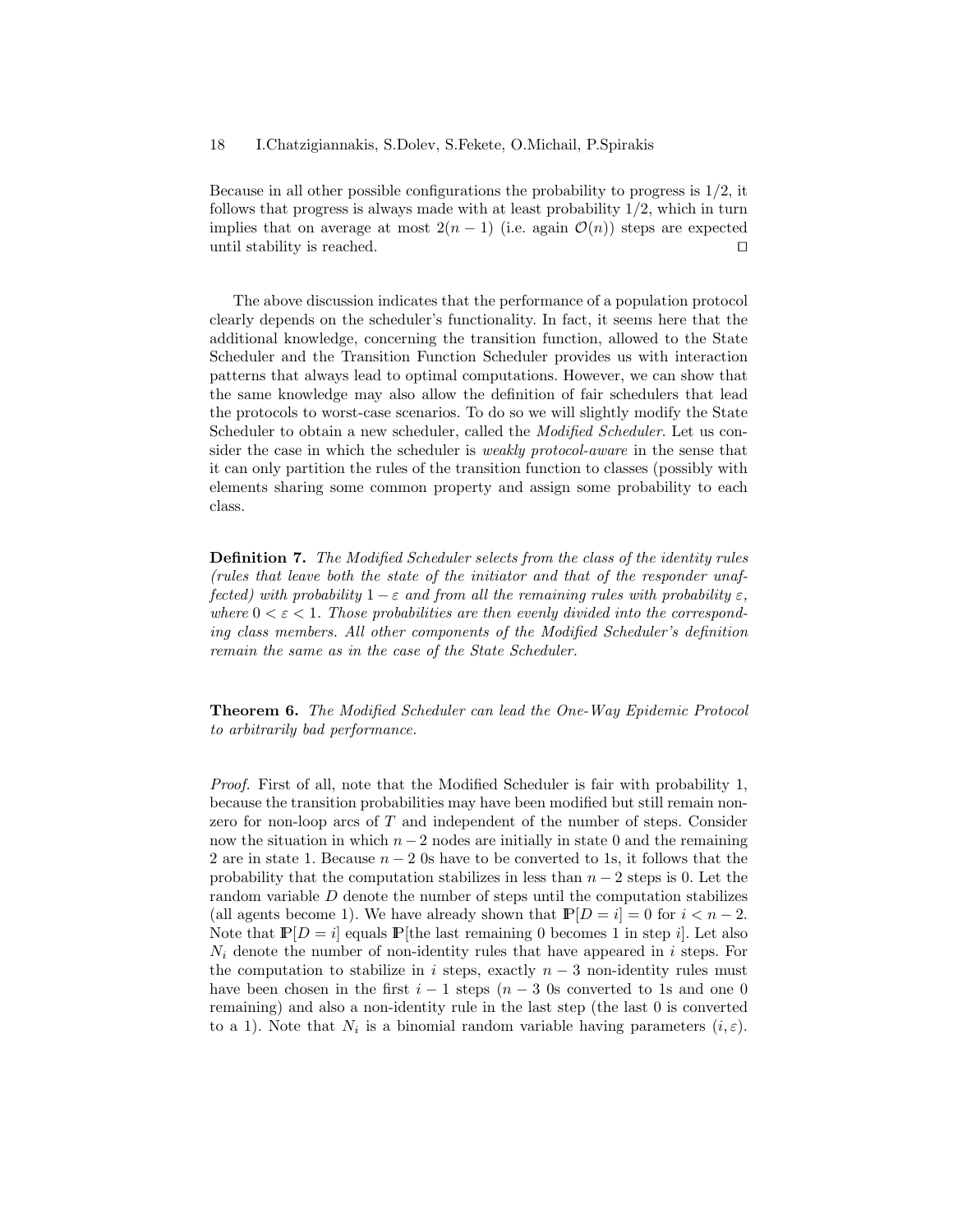Then for all  $i \geq n-2$ 

$$
\mathbb{P}[D = i] = \mathbb{P}[N_{i-1} = n-3] \cdot \mathbb{P}[\text{non-identity rule appears in step } i]
$$

$$
= \left[ \binom{i-1}{n-3} \varepsilon^{n-3} (1-\varepsilon)^{i-1-(n-3)} \right] \cdot \varepsilon
$$

$$
= \binom{i-1}{n-3} \varepsilon^{n-2} (1-\varepsilon)^{i-n+2}
$$

and the expectation of D is

$$
\mathbb{E}[D] = \frac{(n-2)}{\varepsilon}.
$$

The calculation of the above result can be found in the technical report at <http://fronts.cti.gr/aigaion/?TR=93>.

Obviously,  $\mathbb{E}[D]$  can become arbitrarily large, by decreasing  $\varepsilon$  (that is, the probability that a non-identity rule is selected) and the theorem follows. If, for example, we set  $\varepsilon = (n-2)/2^n$  given that  $n > 2$  (because then  $0 < \varepsilon < 1$ ), then the expected number of steps to convergence is exponential in the size of the population (equal to  $2^n$ ).

Thus, it is evident that the fairness condition, as has been defined by Angluin et al. in [\[1\]](#page-21-0), is not sufficient to guarantee the construction of protocols that perform well under all kinds of allowed schedulers. It seems that a protocol may perform optimally under some fair scheduler but at the same time reach its worst-case performance under some other, also provably fair, scheduler. Obviously, either some stronger definition of fairness needs to be proposed, that, for example, would characterize the Modified Scheduler as unfair in the case in which  $\varepsilon$  is far away from 1/2, possibly because it always seems to prefer some class of rules from others, or maybe protocol-aware schedulers and other kinds of yet unknown schedulers that can be adjusted to lead to divergent performance scenarios, should somehow be formally prohibited.

Theorem 7. There exists at least one protocol w.r.t. which some fair probabilistic schedulers are not time equivalent.

Proof. Follows by comparing the expected running time of the One-Way Epidemic Protocol under the State and Transition Function Schedulers to its expected running time under the Random and Modified Schedulers (the latter expected times are from [?] and Theorem [6\)](#page-17-0).  $\square$ 

## 8.2 Not all Fair Probabilistic Schedulers are Computationally Equivalent

Now we are about to show that, due to the weakness characterizing the selected notion of fairness, not only performance but also protocol correctness depends greatly on the underlying scheduler. Assume that each agent initially votes for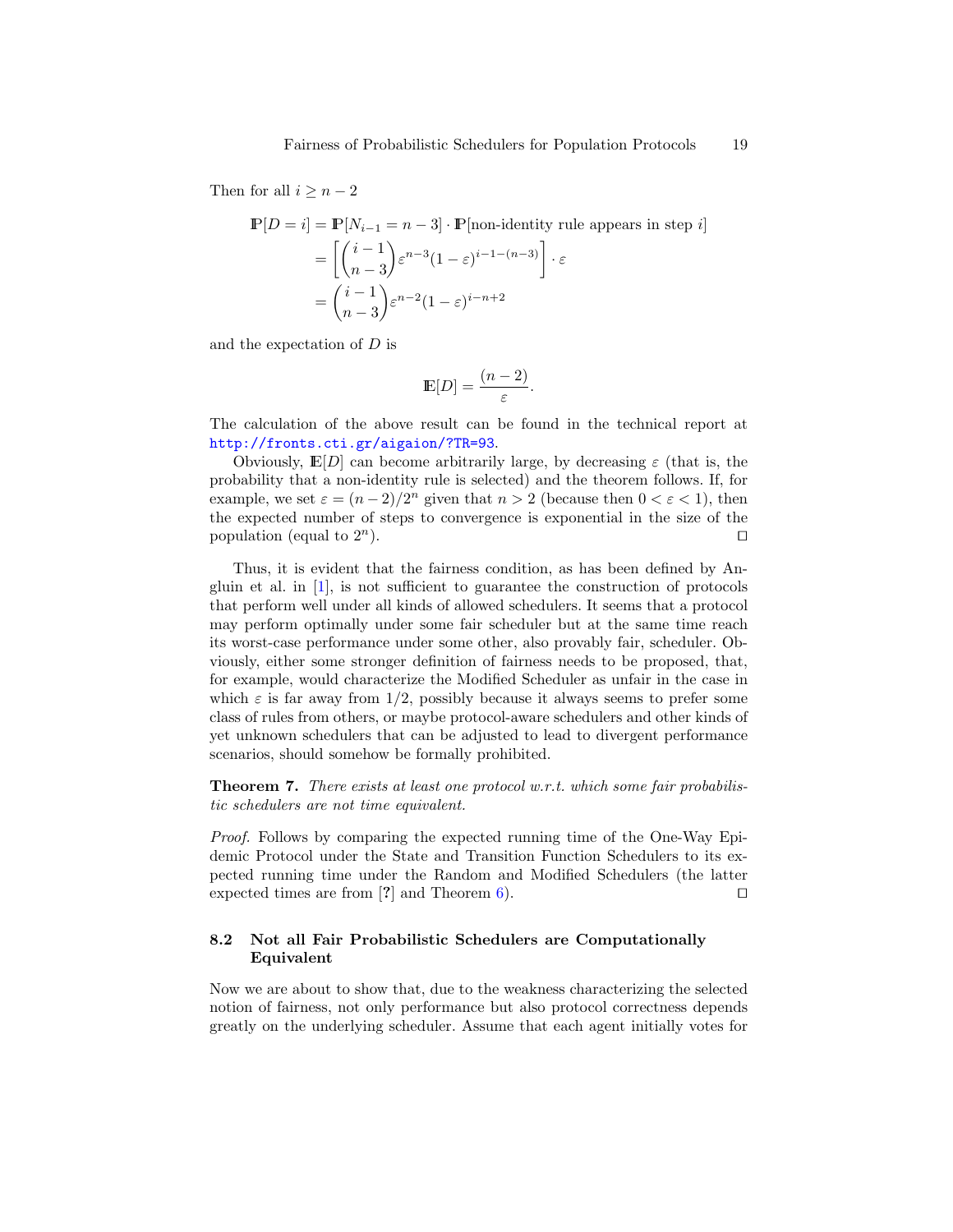one of some election candidates x and y or chooses to vote blank, denoted by b. If  $x$  is the majority vote, then we want every agent in the population to eventually output  $x$ , otherwise  $y$  (we assume here that the state of an agent is also its output). Now let us consider the following one-way protocol that was proposed in [\[17\]](#page-22-13).

$$
(x, b) \rightarrow (x, x) \qquad (x, y) \rightarrow (x, b)
$$
  

$$
(y, b) \rightarrow (y, y) \qquad (y, x) \rightarrow (y, b)
$$

In words, when an x meets a b it convinces it to vote x, when a y meets a b it convinces it to vote  $y$ , an  $x$  switches a  $y$  to the blank-undecidable state, and a y does the same to an x. Given an initial configuration of  $x_s$ , ys and blanks that contains at least one non-blank, the goal is for the agents to reach consensus on one of the values  $x$  or  $y$ . Additionally, the value chosen should be the majority non-blank initial value, provided it exceeds the minority by a sufficient margin. In [\[17\]](#page-22-13) it was proven that if the above protocol runs under the Random Scheduler on any complete graph with  $n$  nodes then with high probability consensus is reached in  $\mathcal{O}(n \log n)$  interactions and the value chosen is the majority provided that its initial margin is  $\omega(\sqrt{n \log n})$ .

It seems that this is not the case when the underlying scheduler is the Transition Function Scheduler. Intuitively, the Transition Function Scheduler does not take into great account the advantage of xs. Let  $N_x(t)$ ,  $N_y(t)$ , and  $N_b(t)$  denote the number of xs, ys, and bs before step  $t+1$ , respectively. Note that when all xs, ys and bs appear in the population then the probability of  $N_x(t+1) = N_x(t) + 1$ is 1/4 and the same holds for  $N_y(t + 1) = N_y(t) + 1$ . On the other hand, when the Random Scheduler is assumed, then the greater the number of  $xs$ , the more the arcs leading from xs to bs, thus the greater the probability of  $N_x(t+1) = N_x(t) + 1.$ 



<span id="page-19-1"></span><span id="page-19-0"></span>Fig. 8. The two-dimensional symmetric random walk. We show that the probability that the particle will reach the  $N_y$  axis before reaching the  $N_x$  axis is constant.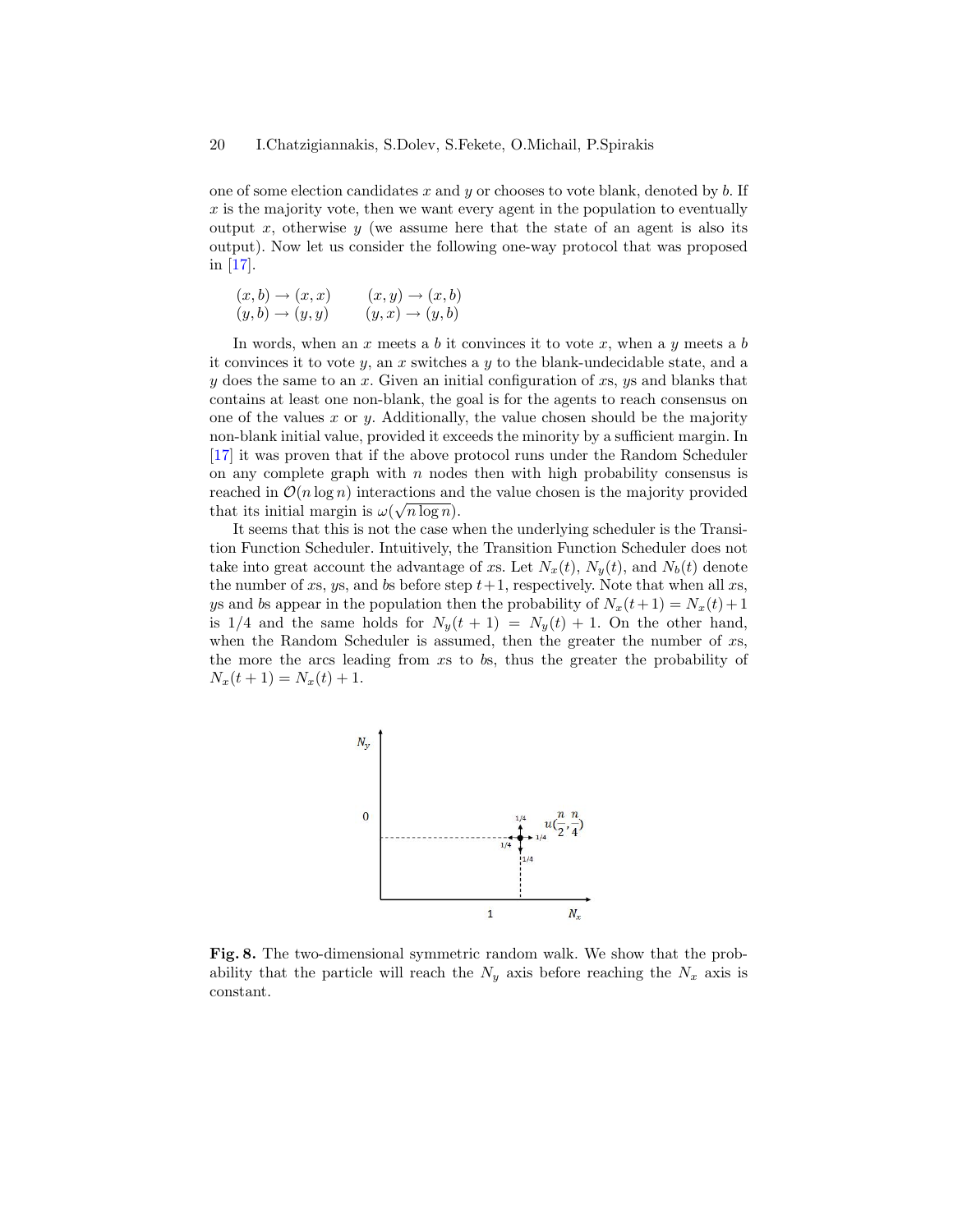**Lemma 1.** The Majority Protocol errs under the Transition Function Scheduler with constant probability, when  $x = \Theta(y)$  in the initial configuration (x and y are used instead of  $N_x$  and  $N_y$ , respectively).

Proof. The probability of the minority to win is equal to the probability that the symmetric walk  $(N_x, N_y)$  beginning from the initial point  $(x_0, y_0)$  will meet the  $N_y$  axis before meeting the  $N_x$  axis. The particle moves to each of its 4 neighboring points with probability  $1/4$  (see Figure [8,](#page-19-0) where 0 and 1 are the probabilities that we assign to the boundaries that constitute the collection of points for which the system stabilizes to a winning vote). The only exception is when the number of  $b$ s becomes equal to zero. But in this case the  $x$ s decrease by one with probability  $1/2$ , the same holds for the ys and with probability 1 a b appears again and the walk returns to its initial symmetric distribution (to simplify the argument we ignore those states, because they do not strongly affect the probability that we want to compute). To the best of our knowledge, this kind of symmetric random walk in two dimensions has only been studied in [?], a paper cited by Feller [?], and is closely related to the Dirichlet problem. For any interior point  $(x, y)$ , if  $u(x, y)$  denotes the probability that the minority wins (the walk meets the  $N_y$  axis before meeting the  $N_x$  axis), then

<span id="page-20-0"></span>
$$
u(x,y) = \frac{1}{4}(u(x+1,y) + u(x,y+1) + u(x-1,y) + u(x,y-1)),
$$
 (1)

and we are interested in the value of  $u(x, y)$  when  $x = \Theta(y)$ , that is the initial number of xs and the initial number of ys are of the same order (e.g.  $x = n/2$ ) and  $y = n/4$ ). The homogeneous solution of [\(1\)](#page-20-0) is  $u(x, y) = \frac{x+y}{2n}$  and the general (with the boundary conditions into account) is  $\frac{x+y}{2n} + f(x, y)$ , where  $f(x, y)$  is a particular non-homogeneous solution. When  $x, y = \Theta(n)$  the  $u(x, y)$  behaves as the homogeneous, thus  $u(n/2, n/4)$  is equal to 3/8, which is constant.  $\square$ 

**Theorem 8.** There exists at least one protocol w.r.t. which two fair probabilistic schedulers are not computationally equivalent.

Proof. The Random Scheduler is not computationally equivalent to the Transition Function Scheduler w.r.t. the Majority Protocol, because there exists some √ initial margin in the case in which the majority is x, which is  $\omega(\sqrt{n \log n})$  and also the initial number of xs and the initial number of ys are of the same order. For example, in the case in which  $x = 3n/4 - k$  (where  $k \ll n$ ) and  $y = n/4$ , x and y are of the same order and  $x - y \simeq n/2 = \omega(\sqrt{n \log n})$  for sufficiently large n. But given an initial configuration satisfying the above dynamics, under the Random Scheduler the protocol w.h.p. stabilizes to a majority winning configuration, while under the Transition Function Scheduler from Lemma [1](#page-19-1) there is a constant probability that the protocol will stabilize to a minority winning configuration. Thus, it does not hold that w.h.p. those schedulers make the protocol stabilize to the same output assignment (see again Definition [6\)](#page-16-1) and the theorem follows.  $\Box$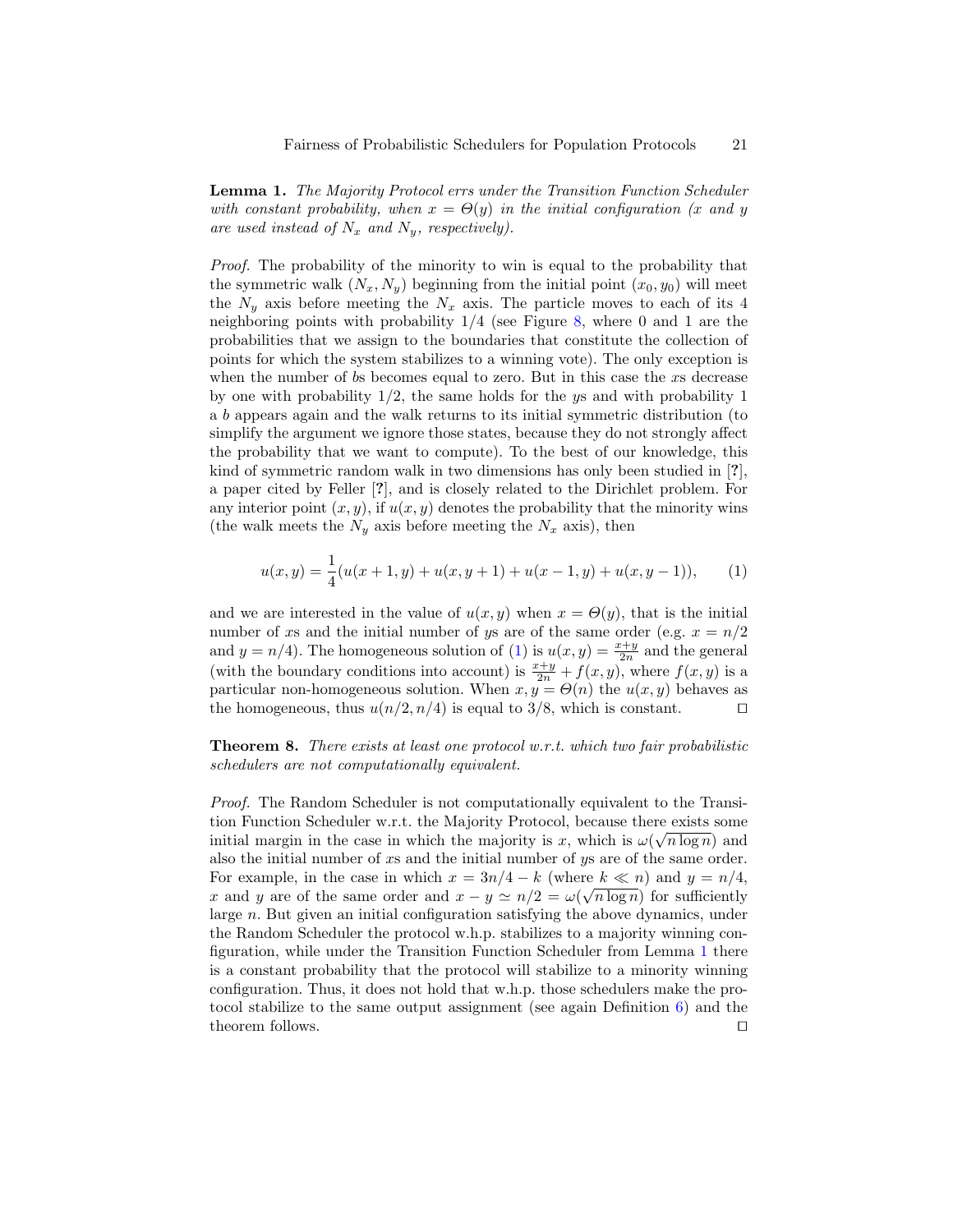## 9 Future Research Directions

In the area initiated by the proposal of the Population Protocol model [\[1\]](#page-21-0) many unresolved problems remain. The Population Protocol model makes absolutely minimal assumptions about the underlying system. The agents follow a completely unpredictable movement, they cannot store unique identifiers, and even a single Byzantine failure can lead to global failure of the system. How can we readjust (relax) those assumptions to more accurately reflect practical sensor network systems? For example in [\[18\]](#page-22-14), Guerraoui and Ruppert assumed that the agents are equipped with read-only IDs (from the industry) and that they are also capable of storing a constant number of other agents' IDs. In this manner they obtained a very strong model, which they call the Community Protocol model (because the agents are now named individuals, like members of a community), that can solve any decision problem in  $NSPACE(n \log n)$  (and is additionally robust to Byzantine failures of a constant number of agents). Moreover in [\[7\]](#page-22-3) they allowed the communication links to store states from a set of cardinality that is independent of the population size, to obtain the Mediated Population Protocol model that is also stronger than the Population Protocol model. In the case of wireless communication is there some architecture to reasonably implement the proposed model without using a global storage (for more information about the global storage idea the reader is referred to <http://fronts.cti.gr/aigaion/?TR=65>, i.e. the corresponding technical report of [\[7\]](#page-22-3))? In the latter model either an exact characterization of the class of solvable problems has to be found or at least some impossibility results should appear to provide a first insight of what the model is not capable of computing (a first attempt can be found in [\[8\]](#page-22-4), and in [\[7\]](#page-22-3) it was proven that all stably computable predicates belong to  $NSPACE(m)$ , where m denotes the number of edges of the communication graph). Finally, how can someone verify safely and quickly, in a distributed or centralized way, that a specific protocol meets its design objectives? This is a crucial problem that remains open and has to be solved if our protocols are to be run in real critical application scenarios (e.g. fire detection, vehicle malfunction report and/or fixing, patient health status report, and generally any kind of critical data transmission).

# References

- <span id="page-21-0"></span>1. Angluin, D., Aspnes, J., Diamadi, Z., Fischer, M.J., Peralta, R.: Computation in networks of passively mobile finite-state sensors. In: 23rd Annual ACM Symposium on Principles of Distributed Computing (PODC), New York, NY, USA, ACM (2004) 290–299
- <span id="page-21-1"></span>2. Angluin, D., Aspnes, J., Diamadi, Z., Fischer, M.J., Peralta, R.: Computation in networks of passively mobile finite-state sensors. Distributed Computing 18 (2006) 235–253
- <span id="page-21-2"></span>3. Queille, J., Sifakis, J.: Fairness and related properties in transition systemsa temporal logic to deal with fairness. Acta Informatica 19 (1983) 195–220